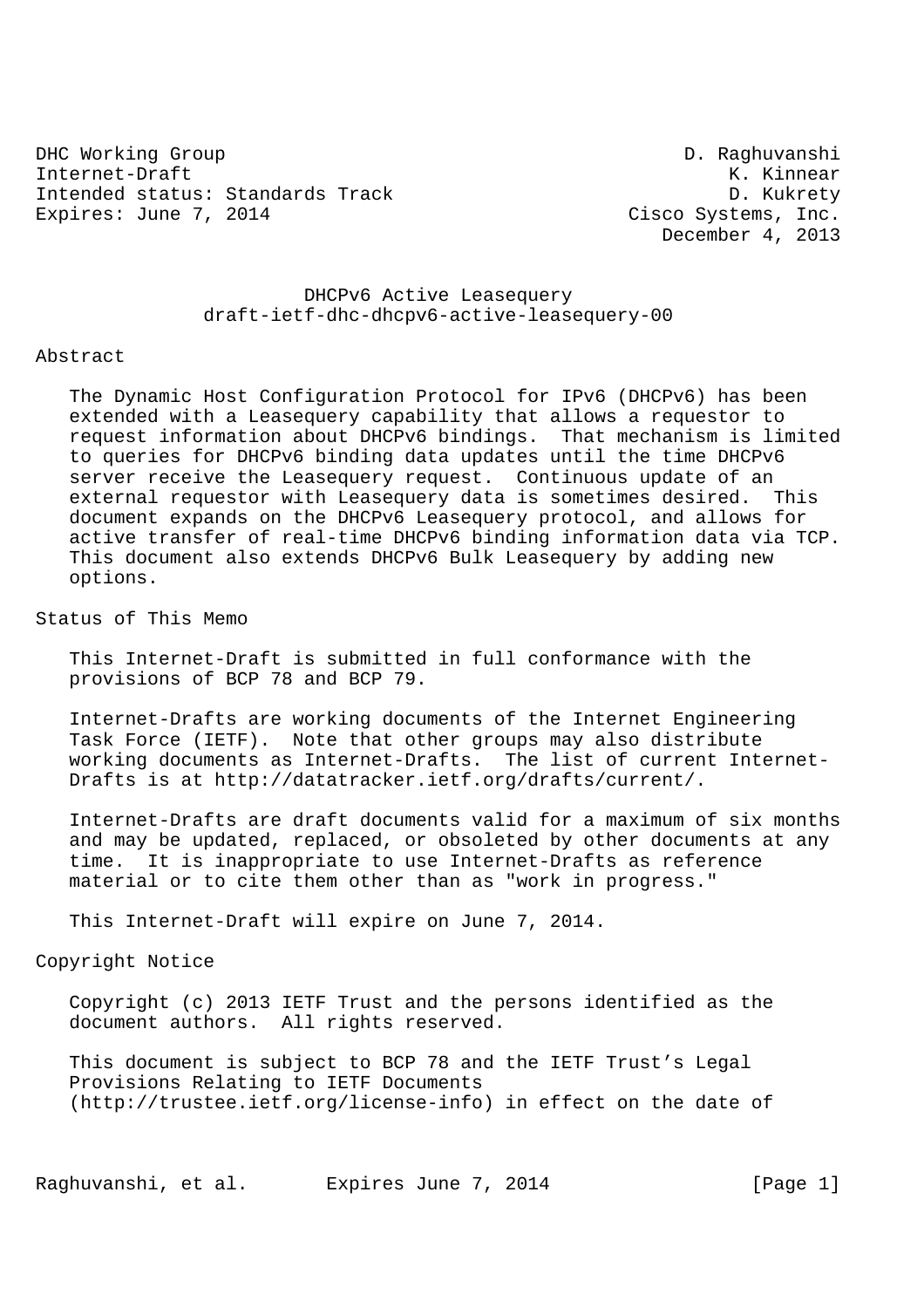publication of this document. Please review these documents carefully, as they describe your rights and restrictions with respect to this document. Code Components extracted from this document must include Simplified BSD License text as described in Section 4.e of the Trust Legal Provisions and are provided without warranty as described in the Simplified BSD License.

## Table of Contents

| 1.                                                              | $\overline{3}$          |
|-----------------------------------------------------------------|-------------------------|
| 2.                                                              | $\overline{3}$          |
| 3.                                                              | $\overline{4}$          |
| Interaction Between Active Leasequery and Bulk Leasequery<br>4. | $\overline{6}$          |
| 5. Extension to DHCPv6 Bulk Leasequery                          | $\overline{7}$          |
| 6. Message and Option Definitions                               | $\overline{7}$          |
| 6.1. Message Framing for TCP                                    | $\overline{7}$          |
|                                                                 | $\overline{7}$          |
| 6.2.1. ACTIVELEASEQUERY                                         | $\overline{7}$          |
|                                                                 | 8                       |
| 6.3.1. OPTION_LQ_BASE_TIME 8                                    |                         |
| $6.3.2.$ OPTION_LQ_START_TIME                                   | 9                       |
| 6.3.3. OPTION_LQ_END_TIME                                       | 9                       |
| 6.4. Connection and Transmission Parameters                     | 10                      |
| 7. Information Communicated by Active Leasequery                | 11                      |
|                                                                 | 11                      |
| 8.1. Connecting and General Processing                          | 11                      |
| 8.2. Forming an Active Leasequery                               | 12                      |
| 8.3. Processing Active Replies 13                               |                         |
|                                                                 |                         |
| 8.3.1. Processing Replies from a Request Containing a           |                         |
|                                                                 | OPTION_LQ_START_TIME 15 |
| 8.4. Processing Time Values in Leasequery messages 17           |                         |
|                                                                 |                         |
|                                                                 | 18                      |
| 8.5.2. Data Missing on Server                                   | 18                      |
| 8.5.3. Successful Query                                         | 19                      |
|                                                                 | 19                      |
|                                                                 | 19                      |
| 9.1. Accepting Connections                                      | 19                      |
| 9.2. Replying to an Active Leasequery 20                        |                         |
| 9.3. Multiple or Parallel Queries 22                            |                         |
| 9.4. Closing Connections 22                                     |                         |
| 10. Security Considerations 22                                  |                         |
|                                                                 | 24                      |
|                                                                 |                         |
|                                                                 |                         |
|                                                                 |                         |
| 14.1. Normative References 24                                   |                         |
| 14.2. Informative References                                    | 25                      |

Raghuvanshi, et al. Expires June 7, 2014 [Page 2]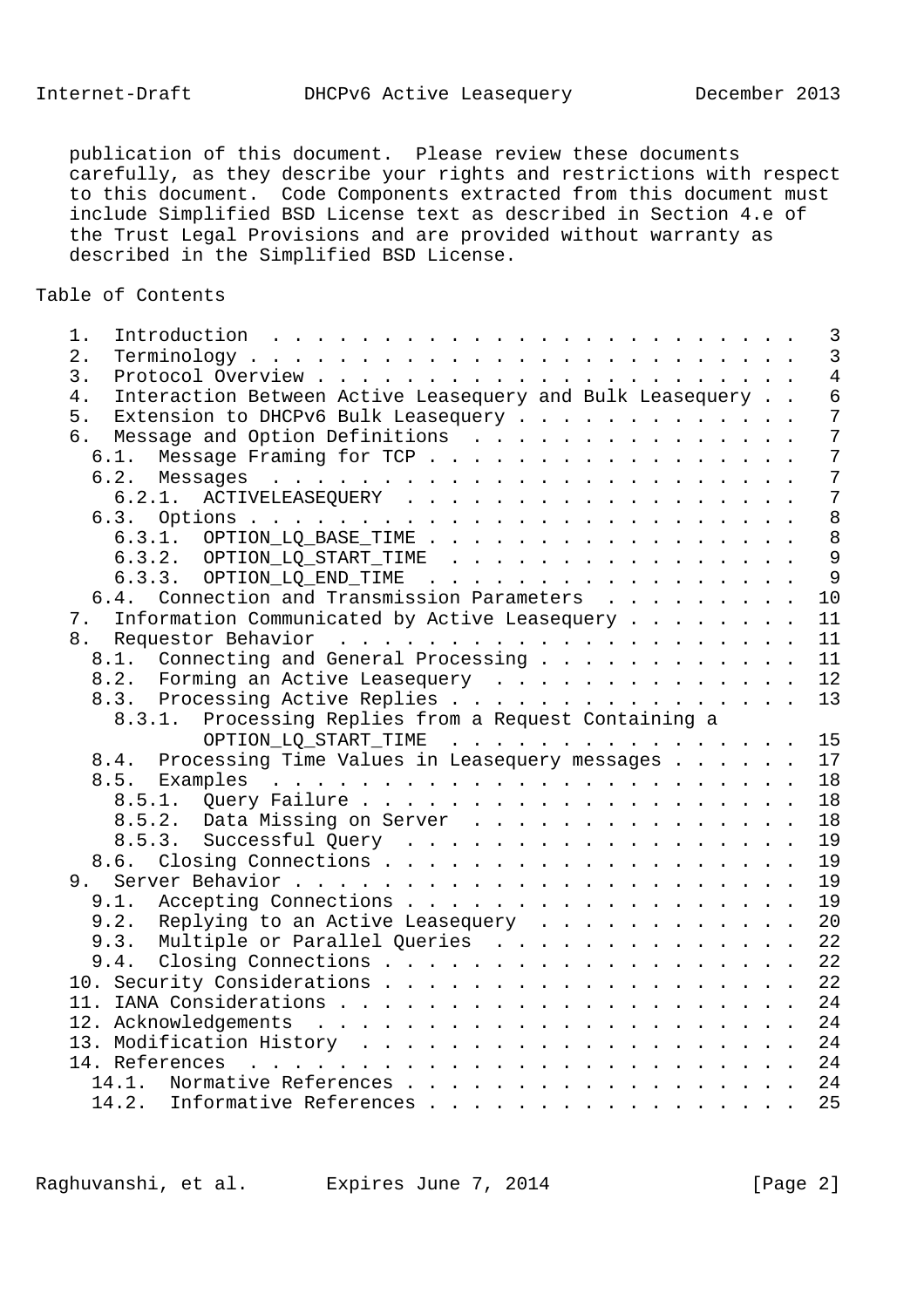Authors' Addresses . . . . . . . . . . . . . . . . . . . . . . . 25

# 1. Introduction

 The DHCPv6 [RFC3315] protocol specifies a mechanism for the assignment of IPv6 address and configuration information to IPv6 nodes. IPv6 Prefix Delegation for DHCPv6 (PD) [RFC3633] specifies a mechanism for DHCPv6 delegation of IPv6 prefixes and related data. DHCPv6 servers maintain authoritative information including binding information for delegated IPv6 prefixes.

 Requirements exist for external entities to keep up to date on the correspondence between DHCPv6 clients and their bindings. These requirements often stem from regulatory requirements placed on service providers by governmental agencies.

 These entities need to keep up with the current binding activity of the DHCPv6 server. Keeping up with these binding activity is termed "active" leasequery.

 The DHCPv6 Bulk Leasequery [RFC5460] capability can be used to recover useful information from a DHCPv6 server when some external entity starts up. This entity could be one which is directly involved in the DHCPv6 client - server transactions (e.g., a relay agent), or it could be an external process which needs information present in the DHCPv6 server's lease state database.

 The Active Leasequery capability documented here is designed to allow an entity not directly involved in DHCPv6 client - server transactions to nevertheless keep current with the state of the DHCPv6 lease state information in real-time.

2. Terminology

 The key words "MUST", "MUST NOT", "REQUIRED", "SHALL", "SHALL NOT", "SHOULD", "SHOULD NOT", "RECOMMENDED", "MAY", and "OPTIONAL" in this document are to be interpreted as described in [RFC2119].

 DHCPv6 terminology is defined in [RFC3315]. Terminology specific to DHCPv6 Active Leasequery can be found below:

o "Absolute Time"

 A 32-bit quantity containing the number of seconds since midnight January 1, 2000 UTC.

o "Active Leasequery"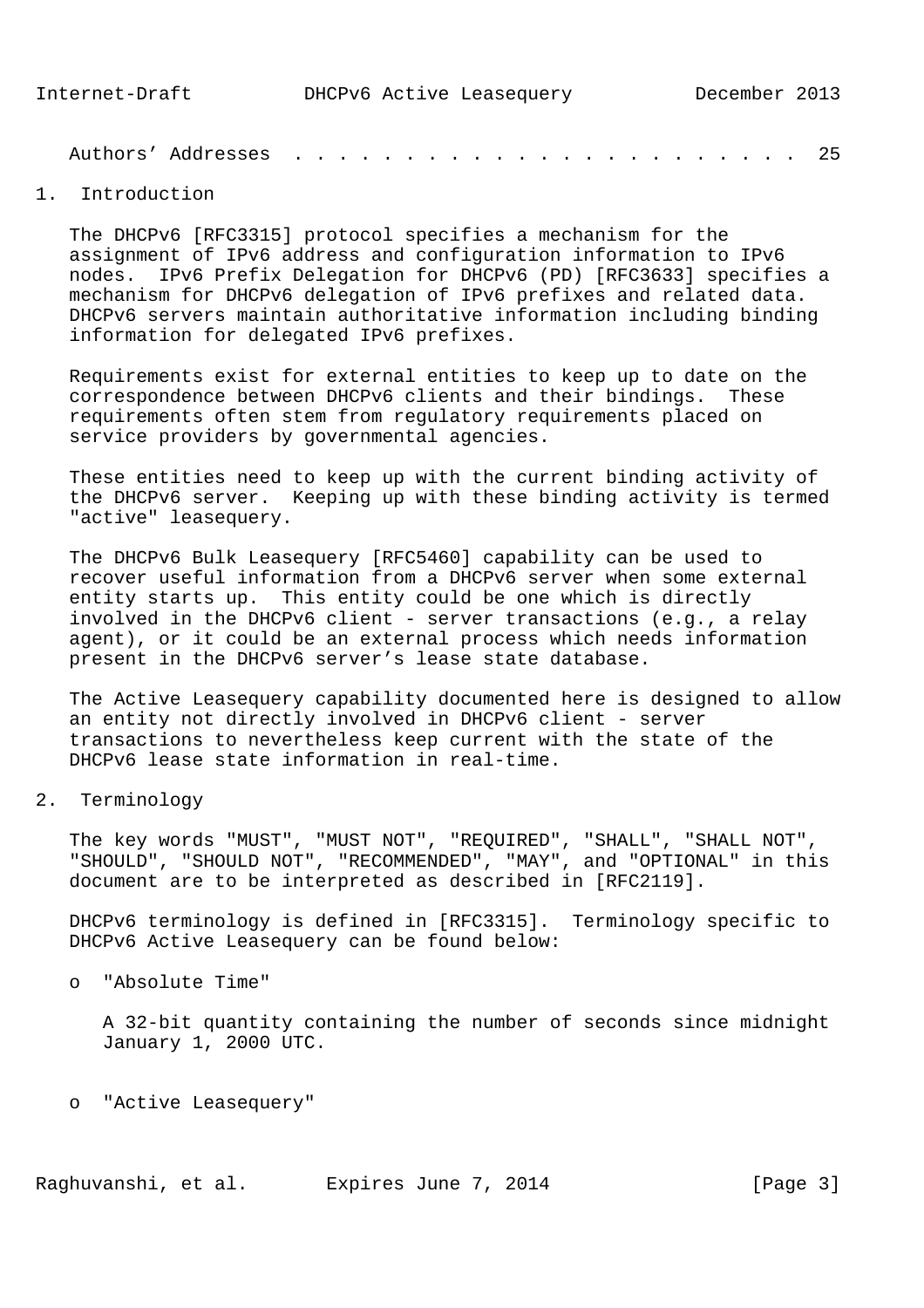Keeping up to date in real-time (or near real-time) with DHCPv6 binding activity.

o "Bulk Leasequery"

 Requesting and receiving the existing DHCPv6 binding information in an efficient manner.

o "catch-up information, catch-up phase"

 If a DHCPv6 Active Leasequery requestor sends OPTION\_LQ\_START\_TIME option in a ACTIVELEASEQUERY message, the DHCPv6 server will attempt to send the requestor the information that changed since the time specified in the OPTION LO START TIME option. The binding information sent to satisfy this request is the catch-up information, and the period while it is being sent is the catch-up phase.

o "clock skew"

 The difference between the absolute time on a DHCPv6 server and the absolute time on the system where a requestor of an Active or Bulk Leasequery is executing is termed the "clock skew" for that Active or Bulk Leasequery connection. It is not absolutely constant but is likely to vary only slowly. While it is easy to think that this can be calculated precisely after one packet is received by a requestor from a DHCPv6 server, a more accurate value is derived from continuously examining the instantaneous value developed from each packet received from a DHCPv6 server and using it to make small adjustments to the existing value held in the requestor.

o "Transaction ID"

 An opaque value used to match responses with queries initiated by an Active Leasequery requestor.

## 3. Protocol Overview

 The Active Leasequery mechanism is modeled on the existing DHCPv6 Bulk Leasequery [RFC5460]; most differences arise from the long term nature of the TCP [RFC4614] connection required for Active Leasequery. In addition, a DHCPv6 server which supports Active Leasequery MUST support Bulk Leasequery [RFC5460] as well.

Raghuvanshi, et al. Expires June 7, 2014 [Page 4]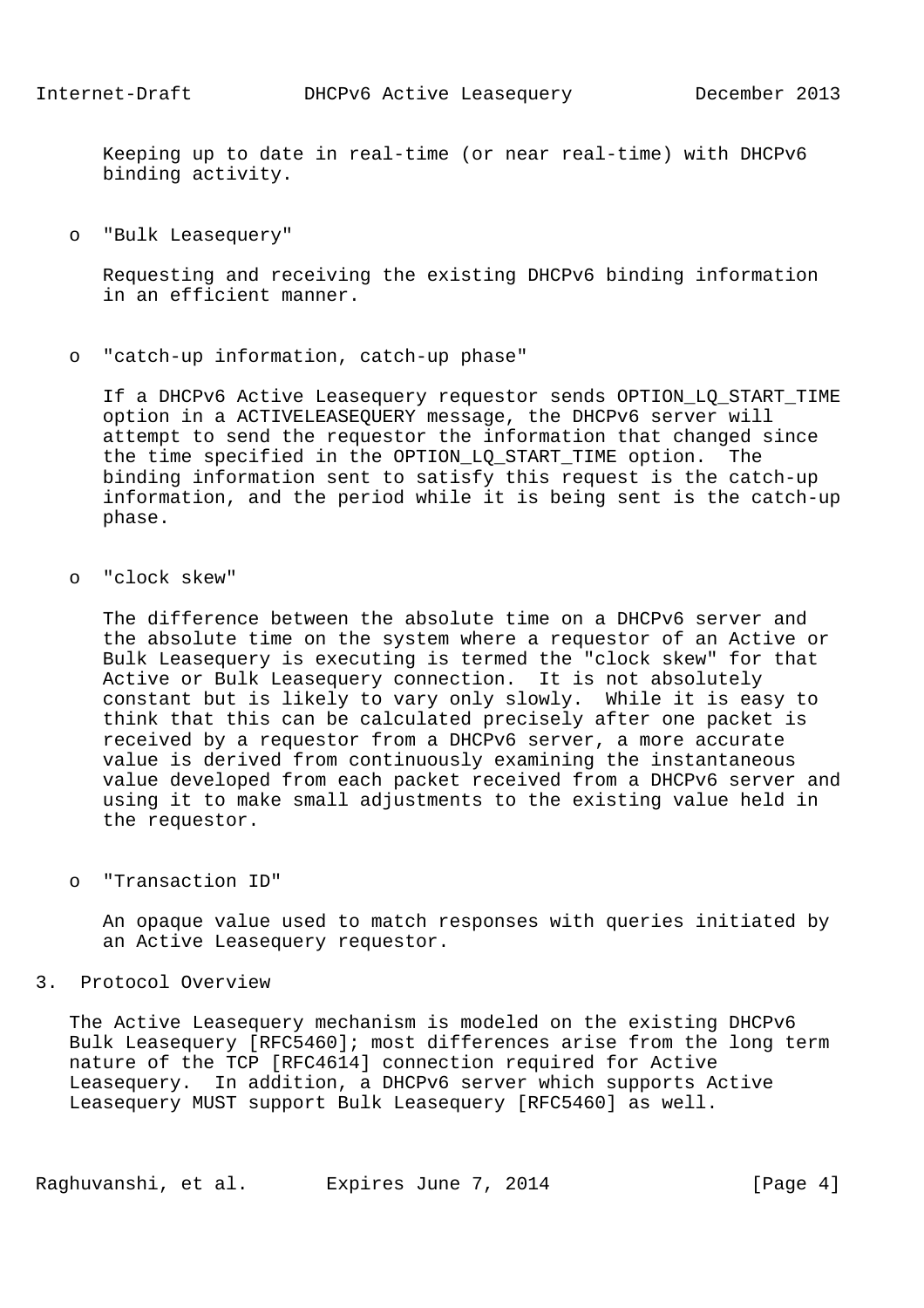An Active Leasequery requestor opens a TCP connection to a DHCPv6 Server, using the DHCPv6 port 547. Note that this implies that the Leasequery requestor has server IP address(es) available via configuration or some other means, and that it has unicast IP reachability to the DHCPv6 server. No relaying for Active Leasequery is specified.

 After establishing a connection, the requestor sends an ACTIVELEASEQUERY message over the connection. In response, the server sends updates to the requestor using LEASEQUERY-REPLY and LEASEQUERY-DATA messages. This response procedure is identical to [RFC5460], except that in case of Active Leasequery server sends updates whenever some activity occurs to change binding state - thus the need for long lived connection. Active Leasequery is designed to provide continuous updates of DHCPv6 IPv6 binding activity to an external entity.

 Active Leasequery has features which allow this external entity to lose its connection and then reconnect and receive the latest information concerning any IPv6 bindings changed while it was not connected.

 These capabilities are designed to allow the Active Leasequery requestor to efficiently become current with respect to the lease state database after it has been restarted or the machine on which it is running has been reinitialized. It is easy to define a protocol which works when the requestor is always connected to the DHCPv6 server. Since that isn't sufficiently robust, much of the mechanism in this document is designed to deal efficiently with situations that occur when the Active Leasequery requestor becomes disconnected from the DHCPv6 server from which it is receiving updates and then becomes reconnected to that server.

 Central to this approach, if the Active Leasequery requestor loses service, it is allowed to specify the time of its most recent update in a subsequent Active Leasequery request and the DHCPv6 server will determine whether or not data was missed while the Active Leasequery requestor was not connected.

 The DHCPv6 server processing the Active Leasequery request may limit the amount of data saved, and methods exist for the DHCPv6 server to inform the Active Leasequery requestor that more data was missed than could be saved. In this situation, the Active Leasequery requestor would issue a Bulk Leasequery [RFC5460] to recover information not available through an Active Leasequery.

 DHCPv6 servers are not required to keep any data corresponding to data missed on a Active Leasequery connection, but will typically

Raghuvanshi, et al. Expires June 7, 2014 [Page 5]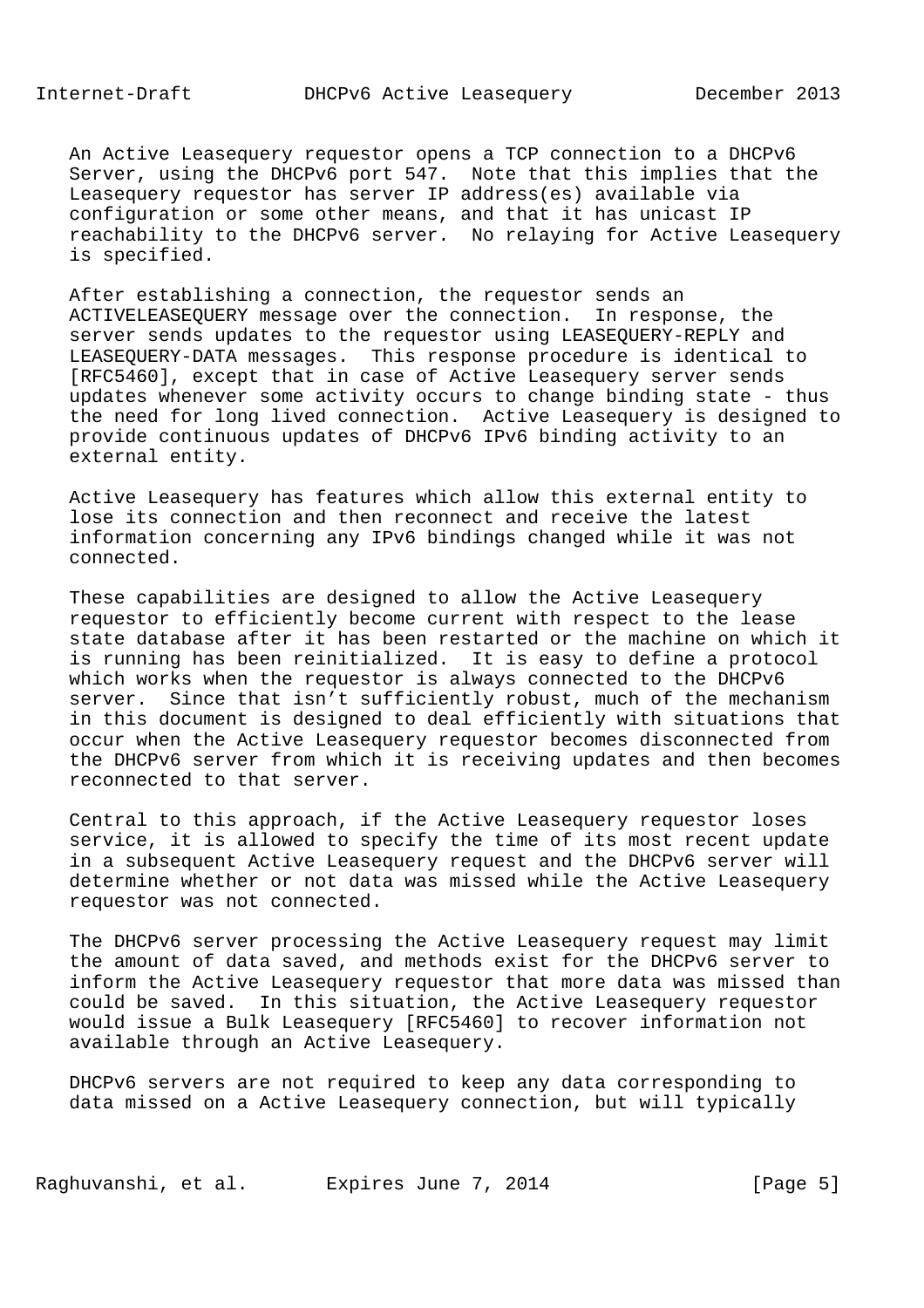choose to keep data corresponding to some recent activity available for subsequent queries by a DHCPv6 Active Leasequery requestor whose connection was temporarily interrupted.

 An Active Leasequery requestor would typically use Bulk Leasequery to initialize its database with all current data when that database contains no binding information. In addition, it would use Bulk Leasequery to recover missed information in the event that its connection with the DHCPv6 server was lost for a longer time than the DHCPv6 server would keep track of the specific changes to the IPv6 binding information.

 The messages sent by the server in response to an Active Leasequery request SHOULD be identical to the messages sent by the server to a Bulk Leasequery request regarding the way the data is encoded into the Active Leasequery responses. In addition, the actions taken by the Active Leasequery requestor to interpret the responses to an Active Leasequery request SHOULD be identical to the way that the requestor interprets the responses to a Bulk Leasequery request. Thus, the handling of OPTION CLIENT DATA and additional options discussed in the Bulk Leasequery specification [RFC5460] are to be followed when implementing Active Leasequery.

4. Interaction Between Active Leasequery and Bulk Leasequery

 Active Leasequery can be seen as an extension of the Bulk Leasequery protocol [RFC5460]. The format of packets returned to an Active Leasequery requestor are identical to that defined for the Bulk Leasequery protocol [RFC5460].

 Applications which employ Active Leasequery to keep a database up to date with respect to the DHCPv6 server's lease state database will usually use an initial Bulk Leasequery to bring their database into equivalence with that of the DHCPv6 server, and then use Active Leasequery to keep that database current with respect to the DHCPv6 server's lease state database.

 There are several differences between the Active and Bulk Leasequery protocols. Active Leasequery defines a new message (ACTIVELEASEQUERY) to send Active Leasequery request to DHCPv6 server. An Active Leasequery connection sends all available updates to the requestor, based on OPTION\_LQ\_QUERY option (see Section 6.2.1).

 An Active Leasequery connection does not ever "complete", though the DHCPv6 server may drop the connection for a variety of reasons associated with some sort of exception condition.

Raghuvanshi, et al. Expires June 7, 2014 [Page 6]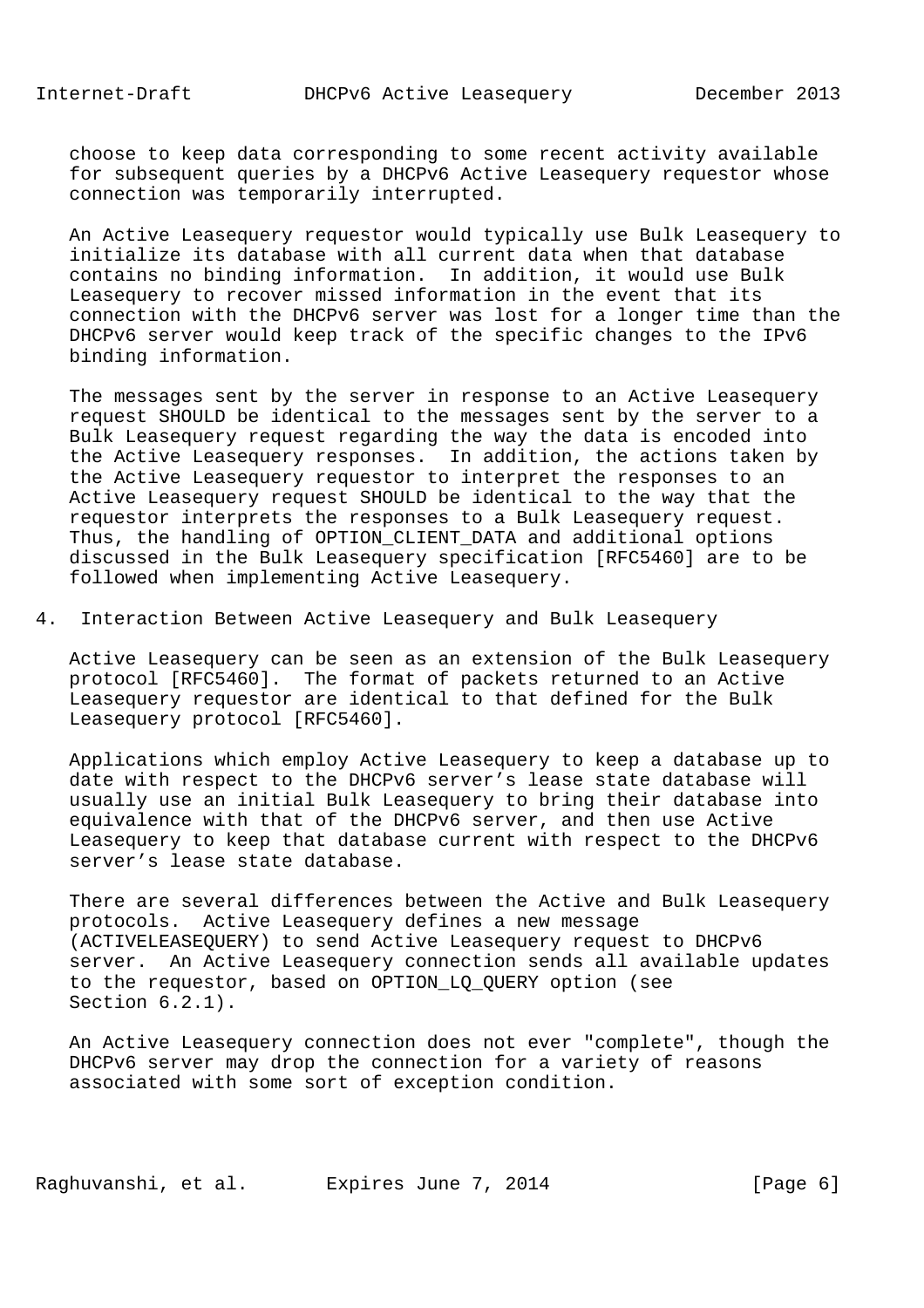5. Extension to DHCPv6 Bulk Leasequery

 This document extends to the capabilities of DHCPv6 Bulk Leasequery protocol [RFC5460] by defining new options. More details about these options are specified in Section 6.3.

- 6. Message and Option Definitions
- 6.1. Message Framing for TCP

 The use of TCP for the Active Leasequery protocol permits one or more DHCPv6 messages to be sent at a time. The receiver needs to be able to determine how large each message is. The same message framing technique used for DHCPv6 Bulk Leasequery [RFC5460] is used for Active Leasequery as well.

 The intent in using the same format is that code which currently knows how to deal with a message returned from DHCPv6 Bulk Leasequery [RFC5460] will be able to deal with the message held inside of the TCP framing.

## 6.2. Messages

 The LEASEQUERY-REPLY message is defined in [RFC5007]. The LEASEQUERY-DATA and LEASEQUERY-DONE messages are defined in [RFC5460].

 In a Active Leasequery exchange, a single LEASEQUERY-REPLY message is used to indicate the success or failure of a query, and to carry data that do not change in the context of a single query and answer, such as the Server-ID and Client-ID options. If a query is successful, only a single LEASEQUERY-REPLY message MUST appear. If the server is returning binding data, the LEASEQUERY-REPLY also contains the first client's binding data in an OPTION\_CLIENT\_DATA option. Additional binding data is returned using LEASEQUERY-DATA message as explained in DHCPv6 Bulk Leasequery [RFC5460]. In case of failure query, single LEASEQUERY-REPLY message is returned without any binding data.

# 6.2.1. ACTIVELEASEQUERY

 The new message type (ACTIVELEASEQUERY) is designed to assist requestor keeping up to date in real-time (or near real-time) with DHCPv6 bindings. It asks the server to return DHCPv6 bindings activity that occurs subsequent to the receipt of the Active Leasequery request.

Raghuvanshi, et al. Expires June 7, 2014 [Page 7]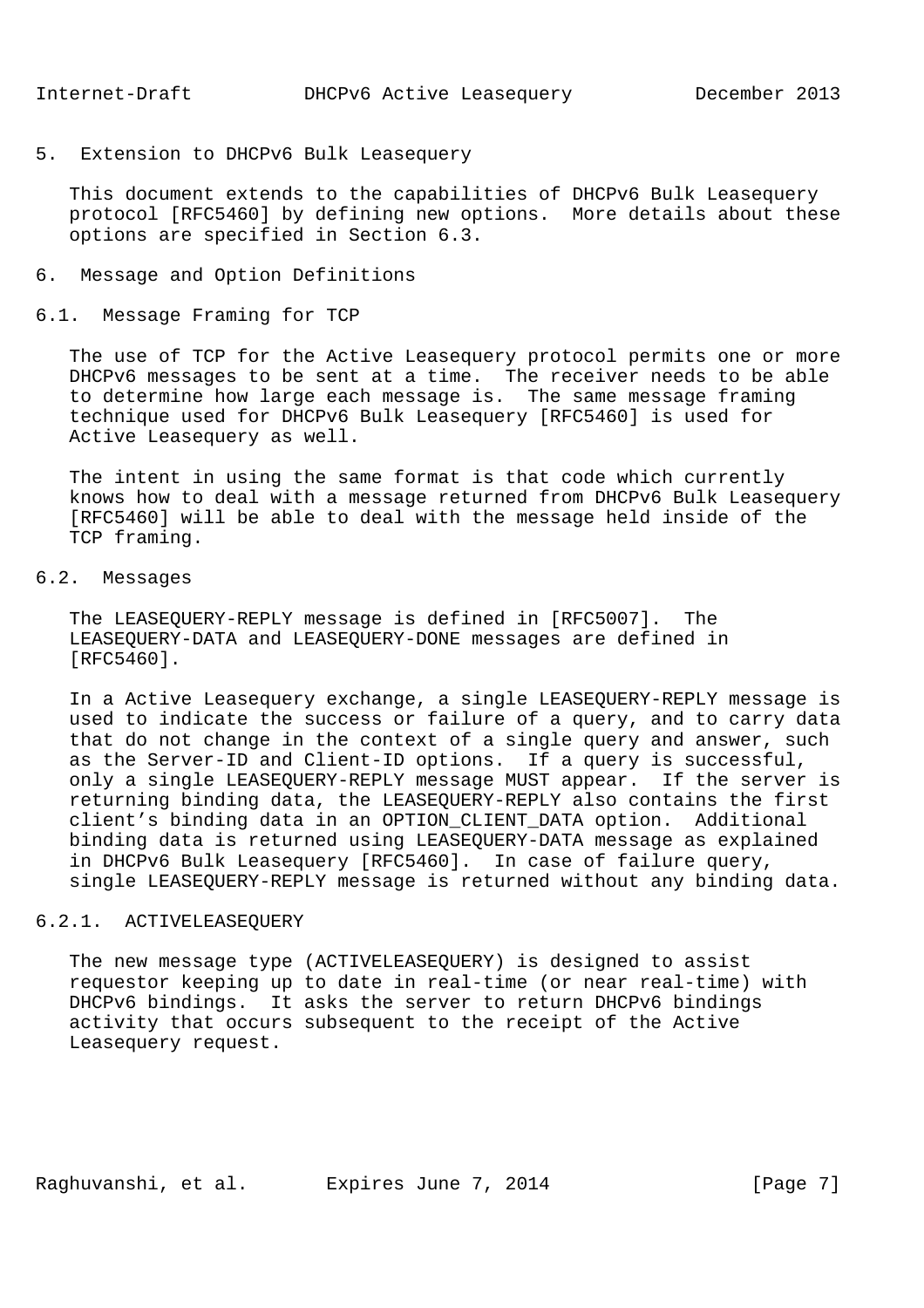An ACTIVELEASEQUERY request MUST contain a transaction-id, and that transaction-id MUST BE locally unique to the TCP connection to the DHCPv6 server.

 While sending Active Leasequery request, requestor MAY include OPTION\_LQ\_START\_TIME option in ACTIVELEASEQUERY request. In this case, DHCPv6 server returns all the bindings changed on or after the OPTION\_LQ\_START\_TIME.

 If the requestor is interested in receiving all binding updates from DHCPv6 server, it MUST NOT include OPTION\_LQ\_QUERY option in ACTIVELEASEQUERY message. But if the requestor is only interested in specific binding updates, it MAY include OPTION\_LQ\_QUERY option along with query-types defined in [RFC5007] and [RFC5460].

 Other DHCPv6 options used in LEASEQUERY message (as specified in [RFC5460]) can also be used in ACTIVELEASEQUERY request.

## 6.3. Options

 New options (OPTION\_LQ\_BASE\_TIME, OPTION\_LQ\_START\_TIME and OPTION LO END TIME) are defined as an extension to DHCPv6 Bulk Leasequery [RFC5460]. DHCPv6 server sends OPTION\_LQ\_BASE\_TIME option in Active or Bulk Leasequery response if requestor ask for the same in Active or Bulk Leasequery request. OPTION\_LQ\_START\_TIME can be used in Active or Bulk Leasequery request made to DHCPv6 server. OPTION\_LQ\_END\_TIME can be used in Bulk Leasequery request made to DHCPv6 server. The reply messages for Active Leasequery uses the options defined in [RFC3315], [RFC5007] and [RFC5460].

## 6.3.1. OPTION\_LQ\_BASE\_TIME

The OPTION\_LQ\_BASE\_TIME option is the current time the message was created to be sent by the DHCPv6 server to the requestor of the Active or Bulk Leasequery. This MUST be an absolute time (i.e. seconds since midnight 1 Jan 2000 UTC modulo 2^32). All of the other time based options in the reply message are relative to this time, including OPTION CLT TIME [RFC5007]. This time is in the context of the DHCPv6 server who placed this option in a message.

This is an unsigned integer in network byte order.

 The code for this option is TBD. The length of this option is 4 octets.

 $0$  and  $1$  and  $2$  3 0 1 2 3 4 5 6 7 8 9 0 1 2 3 4 5 6 7 8 9 0 1 2 3 4 5 6 7 8 9 0 1

Raghuvanshi, et al. Expires June 7, 2014 [Page 8]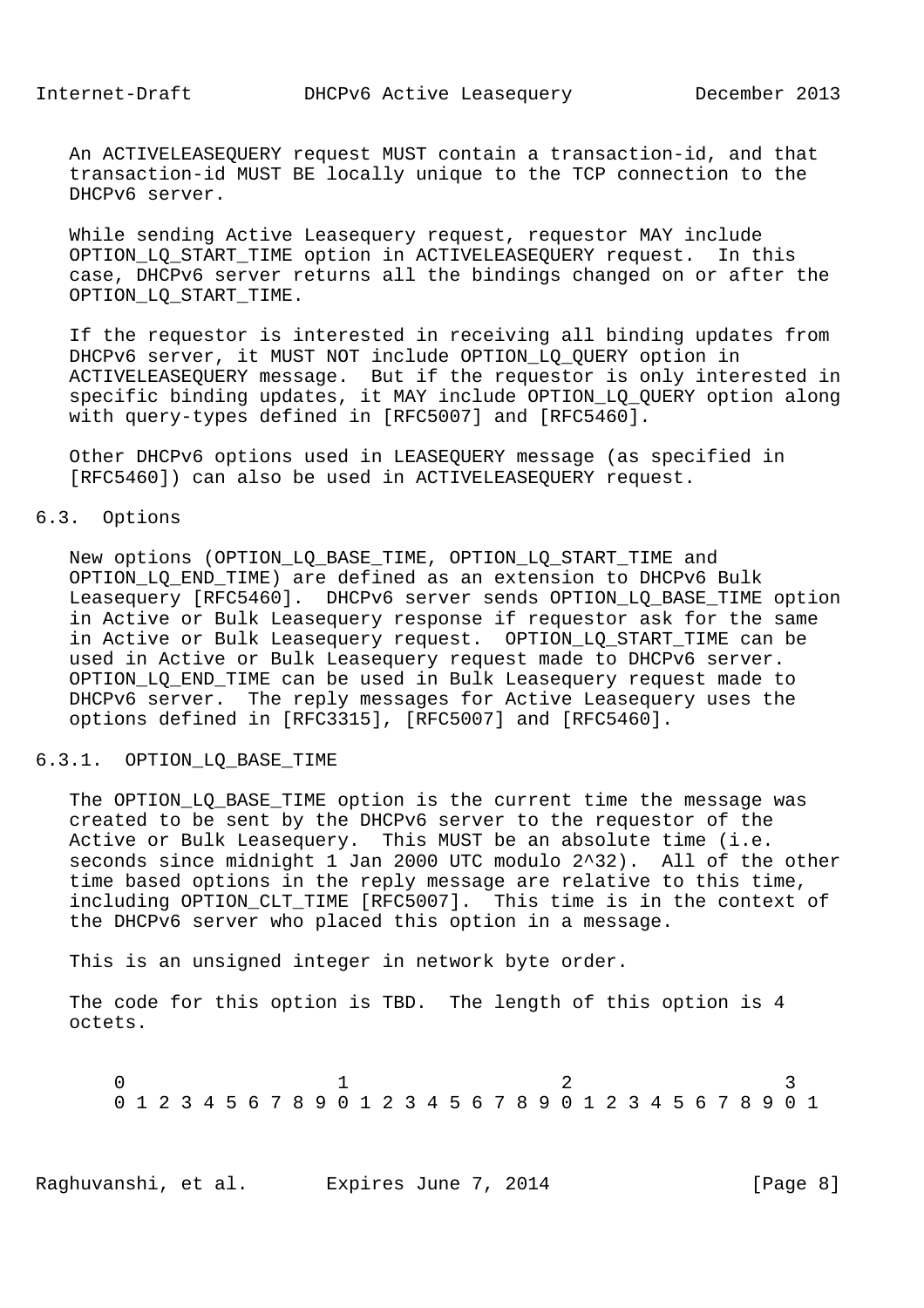+-+-+-+-+-+-+-+-+-+-+-+-+-+-+-+-+-+-+-+-+-+-+-+-+-+-+-+-+-+-+-+-+ | OPTION\_LQ\_BASE\_TIME | option-len | +-+-+-+-+-+-+-+-+-+-+-+-+-+-+-+-+-+-+-+-+-+-+-+-+-+-+-+-+-+-+-+-+ | base-time | +-+-+-+-+-+-+-+-+-+-+-+-+-+-+-+-+-+-+-+-+-+-+-+-+-+-+-+-+-+-+-+-+ option-code OPTION\_LQ\_BASE\_TIME (TBD).<br>option-len 4. option-len<br>base-time

DHCPv6 Server Base Time.

#### 6.3.2. OPTION\_LQ\_START\_TIME

 The OPTION\_LQ\_START\_TIME option specifies a query start time to the DHCPv6 server. If specified, only bindings that have changed on or after the OPTION LO START TIME should be included in the response to the query.

The requestor MUST determine the OPTION LO START TIME using lease information it has received from the DHCPv6 server. This MUST be an absolute time in the DHCPv6 server's context (see Section 8.4).

 Typically (though this is not a requirement) the OPTION\_LQ\_START\_TIME option will contain the value most recently received in a OPTION\_LQ\_BASE\_TIME option by the requestor, as this will indicate the last successful communication with the DHCPv6 server.

This is an unsigned integer in network byte order.

The code for this option is TBD. The length of this option is 4 octets.

 $0$  and  $1$  and  $2$  3 0 1 2 3 4 5 6 7 8 9 0 1 2 3 4 5 6 7 8 9 0 1 2 3 4 5 6 7 8 9 0 1 +-+-+-+-+-+-+-+-+-+-+-+-+-+-+-+-+-+-+-+-+-+-+-+-+-+-+-+-+-+-+-+-+ | OPTION\_LQ\_START\_TIME | option-len | +-+-+-+-+-+-+-+-+-+-+-+-+-+-+-+-+-+-+-+-+-+-+-+-+-+-+-+-+-+-+-+-+ query-start-time +-+-+-+-+-+-+-+-+-+-+-+-+-+-+-+-+-+-+-+-+-+-+-+-+-+-+-+-+-+-+-+-+

 option-code OPTION\_LQ\_START\_TIME (TBD). option-len 4. query-start-time DHCPv6 Server Query Start Time.

6.3.3. OPTION\_LQ\_END\_TIME

Raghuvanshi, et al. Expires June 7, 2014 [Page 9]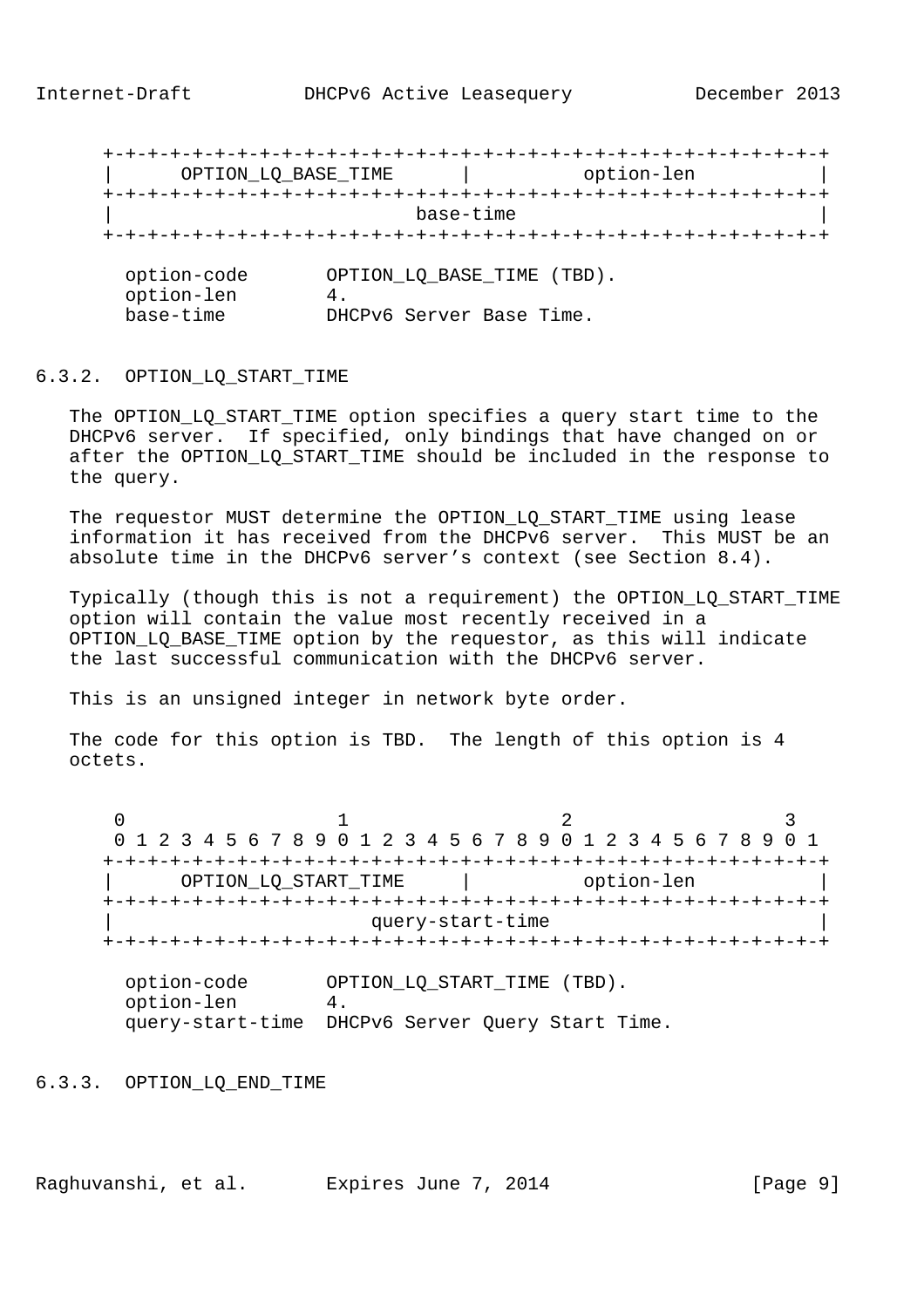The OPTION LQ END TIME option specifies a query end time to the DHCPv6 server. If specified, only bindings that have changed on or before the OPTION\_LQ\_END\_TIME should be included in the response to the query. This option MAY be used in Bulk Leasequery request. But it MUST NOT be used in Active Leasequery request.

 The requestor MUST determine the OPTION\_LQ\_END\_TIME based on lease information it has received from the DHCPv6 server. This MUST be an absolute time in the context of the DHCPv6 server.

 In the absence of information to the contrary, the requestor SHOULD assume that the time context of the DHCPv6 server is identical to the time context of the requestor (see Section 8.4).

This is an unsigned integer in network byte order.

The code for this option is TBD. The length of this option is 4 octets.

 $0$  and  $1$  and  $2$  3 0 1 2 3 4 5 6 7 8 9 0 1 2 3 4 5 6 7 8 9 0 1 2 3 4 5 6 7 8 9 0 1 +-+-+-+-+-+-+-+-+-+-+-+-+-+-+-+-+-+-+-+-+-+-+-+-+-+-+-+-+-+-+-+-+ | OPTION\_LQ\_END\_TIME | option-len | +-+-+-+-+-+-+-+-+-+-+-+-+-+-+-+-+-+-+-+-+-+-+-+-+-+-+-+-+-+-+-+-+ query-end-time +-+-+-+-+-+-+-+-+-+-+-+-+-+-+-+-+-+-+-+-+-+-+-+-+-+-+-+-+-+-+-+-+

 option-code OPTION\_LQ\_END\_TIME (TBD). option-len 4. query-end-time DHCPv6 Server Query End Time.

#### 6.4. Connection and Transmission Parameters

 Active Leasequery uses the same port configuration as DHCPv6 Bulk Leasequery [RFC5460]. It also uses the other transmission parameters (BULK\_LQ\_DATA\_TIMEOUT and BULK\_LQ\_MAX\_CONNS) as defined in [RFC5460].

 This section presents a table of values used to control Active Leasequery behavior, including recommended defaults. Implementations MAY make these values configurable. However, configuring too-small timeout values may lead to harmful behavior both to this application as well as to other traffic in the network. As a result, timeout values smaller than the default values are NOT RECOMMENDED.

Parameter Default Description ----------------------------------------------------------------------

Raghuvanshi, et al. Expires June 7, 2014 [Page 10]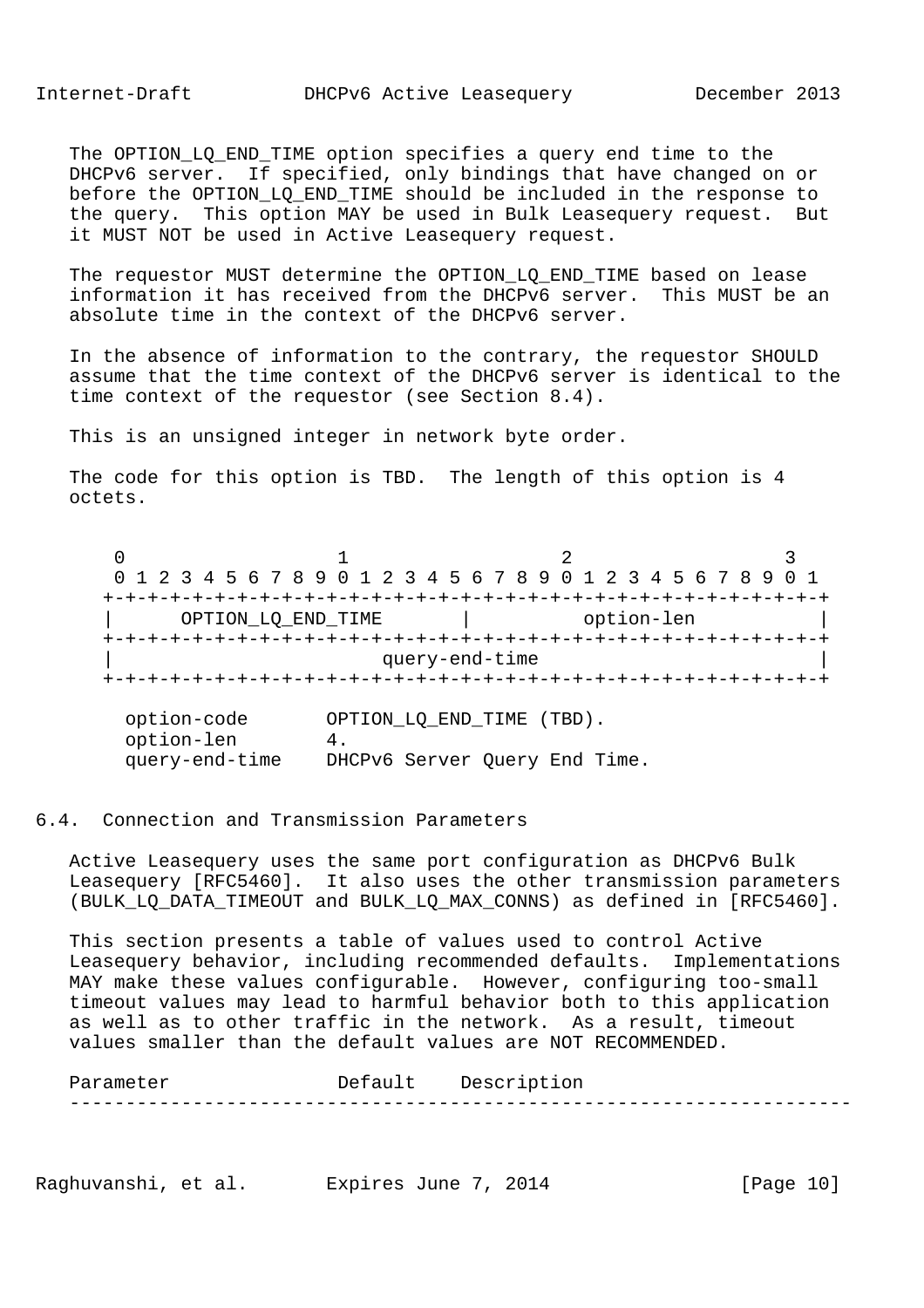| ACTIVE_LQ_RCV_TIMEOUT 120 secs  | Active Leasequery receive timeout |
|---------------------------------|-----------------------------------|
| ACTIVE_LQ_SEND_TIMEOUT 120 secs | Active Leasequery send timeout    |
| ACTIVE_LQ_IDLE_TIMEOUT 60 secs  | Active Leasequery idle timeout    |

## 7. Information Communicated by Active Leasequery

 While the information communicated by a DHCPv6 Bulk Leasequery [RFC5460] is taken directly from the DHCPv6 server's lease state database, the information communicated by an Active Leasequery is real-time information. As such, it is the information which is currently associated with a particular binding in the DHCPv6 server's lease state database.

 This is of significance, because if the Active Leasequery requestor runs slowly or the requestor disconnects from the DHCPv6 server and then reconnects with a OPTION LO START TIME (signalling a catch-up operation), the information communicated to the Active Leasequery requestor is only the most current information from the DHCPv6 server's lease state database.

 The requestor of an Active Leasequery MUST NOT assume that every lease state change is communicated across an Active Leasequery connection. Even if the Active Leasequery requestor remains connected, the DHCPv6 server is only required to transmit information about a binding that is current when the packet is created and handed off to the TCP stack to send to the requestor.

 If the TCP connection blocks and the DHCPv6 server is waiting to send information down the connection, when the connection becomes available to be written the DHCPv6 server MAY create the packet to send at this time. The current state of the binding will be sent, and any transition in state or other information that occurred while the TCP connection was blocked will be lost.

 Thus, the Active Leasequery protocol does not allow the requestor to build a complete history of every activity on every lease. An effective history of the important state changes for a lease can be created if the parameters of the DHCPv6 server are tuned to take into account the requirements of an Active Leasequery requestor. For instance, the period after the expiration or release of a binding could be configured long enough (say several minutes, well more than the receive timeout), so that an Active Leasequery requestor would never miss any changes in the binding.

- 8. Requestor Behavior
- 8.1. Connecting and General Processing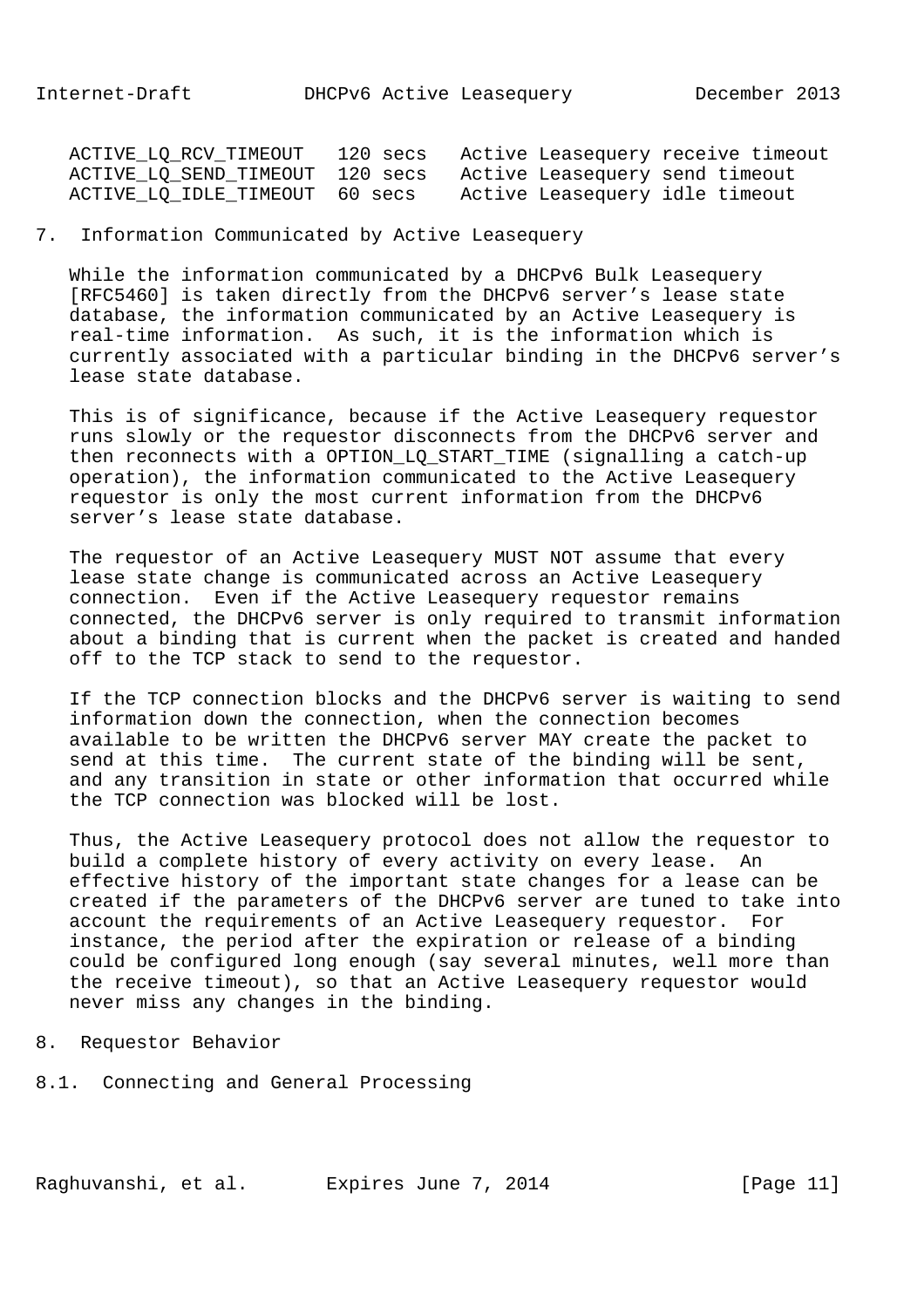A Requestor attempts to establish a TCP connection to a DHCPv6 Server in order to initiate a Active Leasequery exchange. If the attempt fails, the Requestor MAY retry.

 If an Active Leasequery is terminated prematurely by a LEASEQUERY- DONE with a DHCPv6 status code (carried in an OPTION\_STATUS\_CODE option) of QueryTerminated or by the failure of the connection over which it was being submitted, the requestor MAY retry the request after the creation of a new connection.

 Messages from the DHCPv6 server come as multiple responses to a single ACTIVELEASEQUERY message. Thus, each ACTIVELEASEQUERY request MUST have an xid (transaction-id) unique on the connection on which it is sent, and all of the messages which come as a response to it contain the same xid as the request. It is the xid which allows the data-streams of two or more different ACTIVELEASEQUERY requests to be de-multiplexed by the requestor.

 A requestor MAY send a ACTIVELEASEQUERY request to a DHCPv6 server and immediately close the transmission side of its TCP connection, and then read the resulting response messages from the DHCPv6 server. This is not required, and the usual approach is to leave both sides of the TCP connection up until at least the conclusion of the Active Leasequery.

8.2. Forming an Active Leasequery

 The Active Leasequery is designed to create a long lived connection between the requestor and the DHCPv6 server processing the active query. The DHCPv6 server will send binding information back across this connection with minimal delay after it learns of the binding information. It will learn about bindings either because it makes the bindings itself or because it has received information about a binding from another server.

 To form the Active Leasequery, a DHCPv6 request is constructed with a message type of ACTIVELEASEQUERY. The DHCPv6 request MUST contain a transaction-id, and that transaction-id MUST BE locally unique to the TCP connection to the DHCPv6 server.

 An important capability of the Active Leasequery is the ability of the requestor to specify that some recent data be sent immediately to the requestor in parallel with the transmission of the ongoing binding information in more or less real time. This capability is used in order to allow an Active Leasequery requestor to recover missed information in the event that it temporarily loses connectivity with the DHCPv6 server processing a previous Active Leasequery.

Raghuvanshi, et al. Expires June 7, 2014 [Page 12]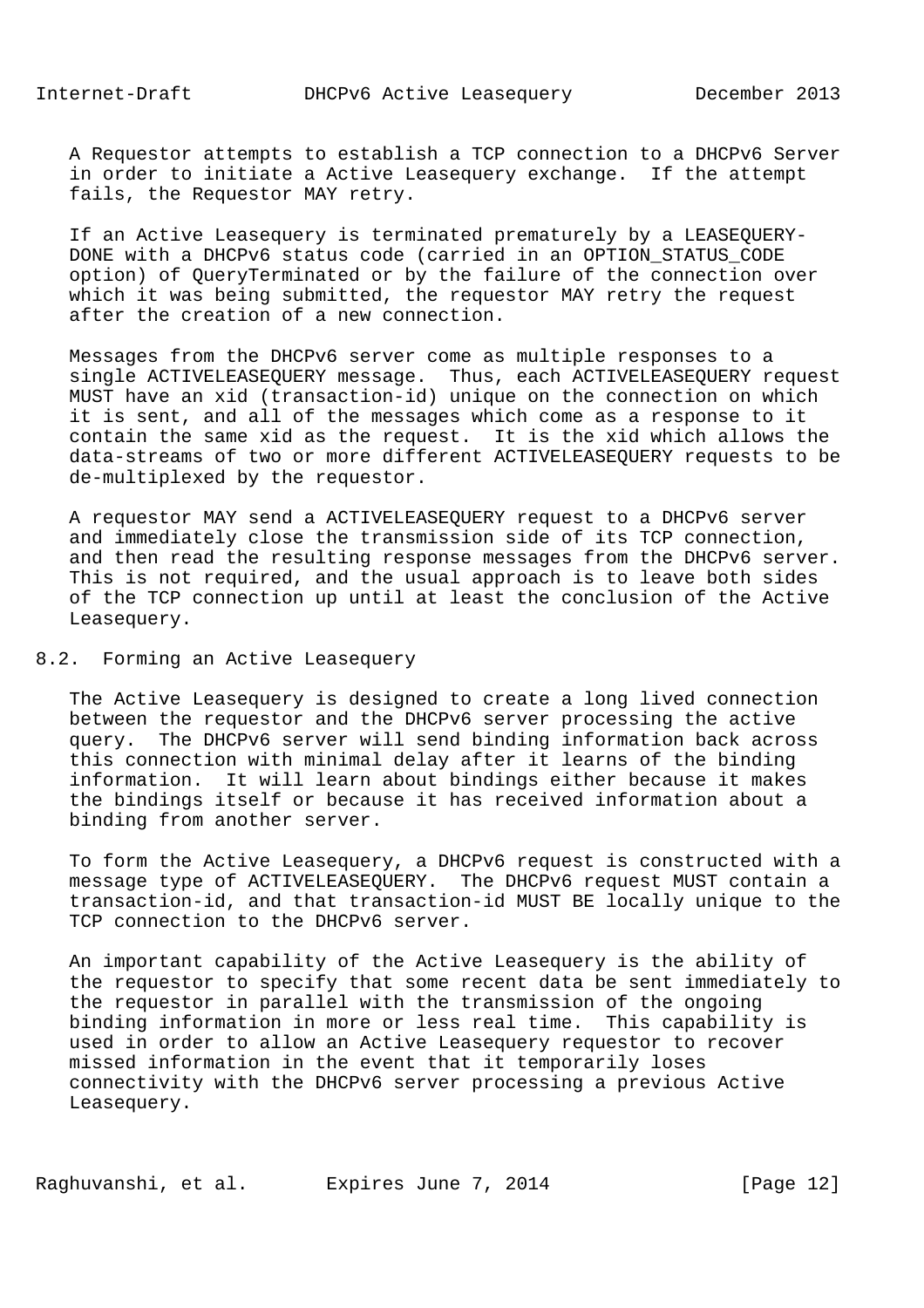Note that until all of the recent data (catch-up data) has been received, the requestor MUST NOT keep track of the base-time (OPTION\_LQ\_BASE\_TIME) received in Leasequery reply messages to use later in a subsequent Active Leasequery request.

 This capability is enabled by the transmission of a 4 octet OPTION\_LQ\_BASE\_TIME option with each Leasequery reply sent as the result of a previous Active Leasequery. The requestor will typically keep track of the highest base-time received from a particular DHCPv6 server over an Active Leasequery connection, and in the event that the requestor finds it necessary (for whatever reason) to reestablish an Active Leasequery connection to that DHCPv6 server, the requestor will place this highest base-time value into a OPTION LO START TIME option in the new Active Leasequery request.

 If the requestor doesn't wish to request an update of information missed when it was not connected to the DHCPv6 server, then it does not include the OPTION\_LQ\_START\_TIME option in the Active Leasequery request.

 If the TCP connection becomes blocked or stops being writable while the requestor is sending its query, the requestor SHOULD be prepared to terminate the connection after BULK\_LQ\_DATA\_TIMEOUT. We make this recommendation to allow requesters to control the period of time they are willing to wait before abandoning a connection, independent of notifications from the TCP implementations they may be using.

## 8.3. Processing Active Replies

 The Requestor attempts to read a DHCPv6 LEASEQUERY-REPLY message from the TCP connection. If the stream of replies becomes blocked, the Requestor SHOULD be prepared to terminate the connection after ACTIVE\_LQ\_RCV\_TIMEOUT, and MAY begin retry processing if configured to do so.

 The requestor examines the LEASEQUERY-REPLY message, and determines how to proceed. Message validation rules are specified in DHCPv6 Leasequery [RFC5007] and DHCPv6 Bulk Leasequery [RFC5460]. If the reply contains an DHCPv6 status code (carried in an OPTION\_STATUS\_CODE option), the requestor follows the recommendations in [RFC5007].

 Note that an Active Leasequery request specifically requests the DHCPv6 server to create a long-lived connection which may not have data transferring continuously during its lifetime. Therefore the DHCPv6 server will send a LEASEQUERY-DATA message without binding data (OPTION\_CLIENT\_DATA) every ACTIVE\_LQ\_IDLE\_TIMEOUT seconds (default 60) in order for the requestor to know that the connection

Raghuvanshi, et al. Expires June 7, 2014 [Page 13]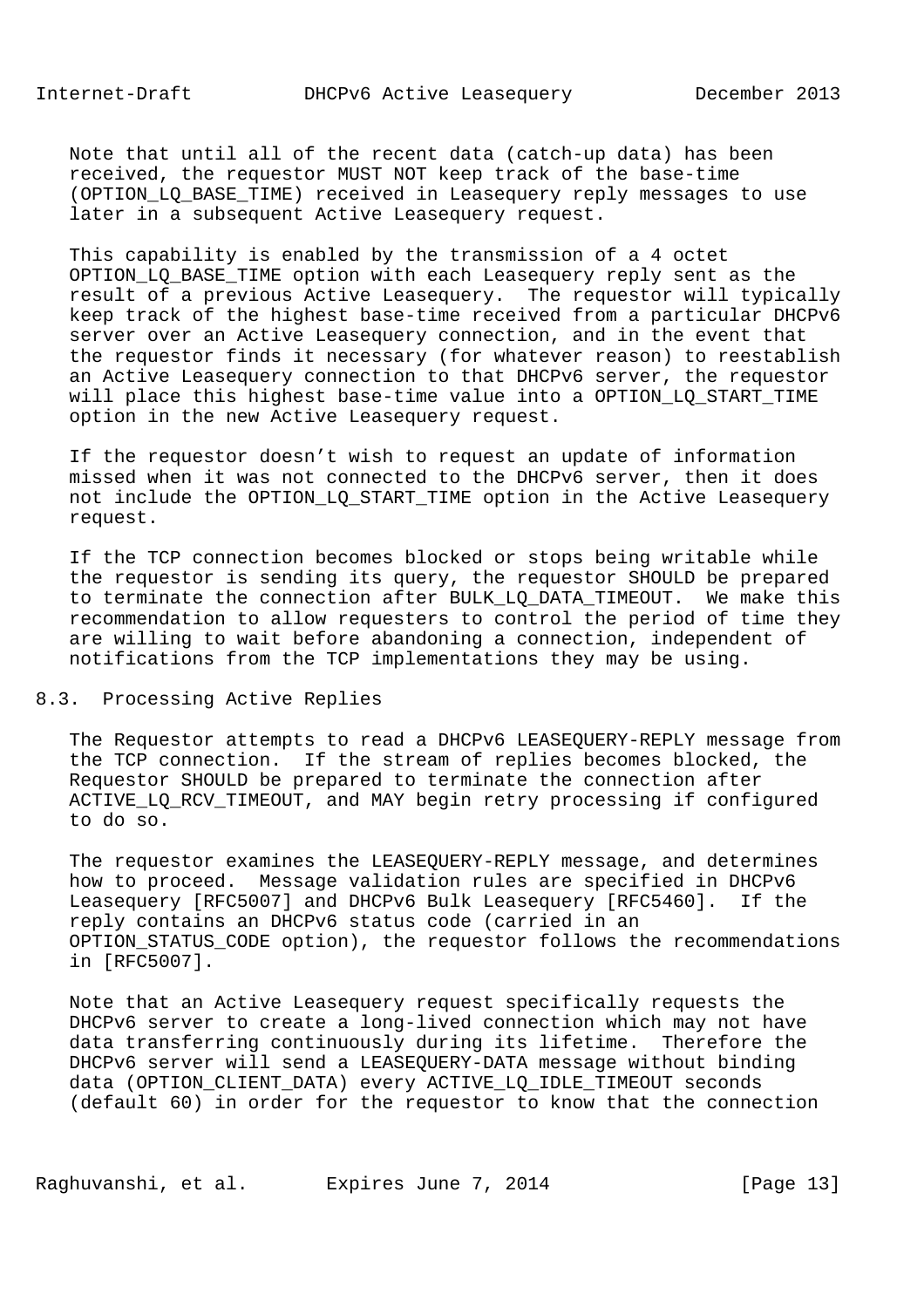remains alive. This approach is followed only when connection is idle (i.e. server has no binding data to send). During normal binding data exchange, receiving of LEASEQUERY-DATA message by requestor itself signifies that connection is active. Note that the default for ACTIVE\_LQ\_RCV\_TIMEOUT is 120 seconds, twice the value of the ACTIVE\_LQ\_IDLE\_TIMEOUT's default of 60 seconds which drives the DHCPv6 server to send messages. Thus ACTIVE\_LQ\_RCV\_TIMEOUT controls how sensitive the requestor is to be to delays by the DHCPv6 server in sending updates or LEASEQUERY-DATA messages.

 A single Active Leasequery can and usually will result in a large number of replies. The Requestor MUST be prepared to receive more than one reply with transaction-ids matching a single ACTIVELEASEQUERY message from a single DHCPv6 server.

 An Active Leasequery has two regimes -- during the catch-up phase, if any, and after any catch-up phase. During the catch-up phase (if one exists), the data returned in the OPTION\_LQ\_BASE\_TIME option in a LEASEQUERY-REPLY or LEASEQUERY-DATA message may appear to be ordered, but the most recent change in the lease state data being returned is not related to the OPTION\_LQ\_BASE\_TIME option value in the messages. Another way to say this is that the ordering of the updates sent by the DHCPv6 server during the catch-up phase is independent of the ordering in the changes in the lease state data. The OPTION\_LQ\_BASE\_TIME option from messages during this phase MUST NOT be saved and used in a subsequent ACTIVELEASEQUERY message's OPTION\_LQ\_START\_TIME option as it does not represent the extent of progress of the catch-up activity.

 After the catch-up phase, or during the entire series of messages received as the response to a Active Leasequery request with no OPTION\_LQ\_START\_TIME (and therefore no catch-up phase), the OPTION\_LQ\_BASE\_TIME option of the most recent message SHOULD be saved as a record of the most recent time that data was received. This base-time (in the context of the DHCPv6 server) can be used in a subsequent Active Leasequery message's OPTION\_LQ\_START\_TIME after a loss of the Active Leasequery connection.

 The LEASEQUERY-DONE message MAY unilaterally terminate a successful Active Leasequery request which is currently in progress in the event that the DHCPv6 server determines that it cannot continue processing a ACTIVELEASEQUERY request. For example, when a server is requested to shut down it SHOULD send a LEASEQUERY-DONE message with a DHCPv6 status code of QueryTerminated and include OPTION\_LQ\_BASE\_TIME option in the message. This SHOULD be the last message on that connection, and once the message has been transmitted, the server should close the connection.

Raghuvanshi, et al. Expires June 7, 2014 [Page 14]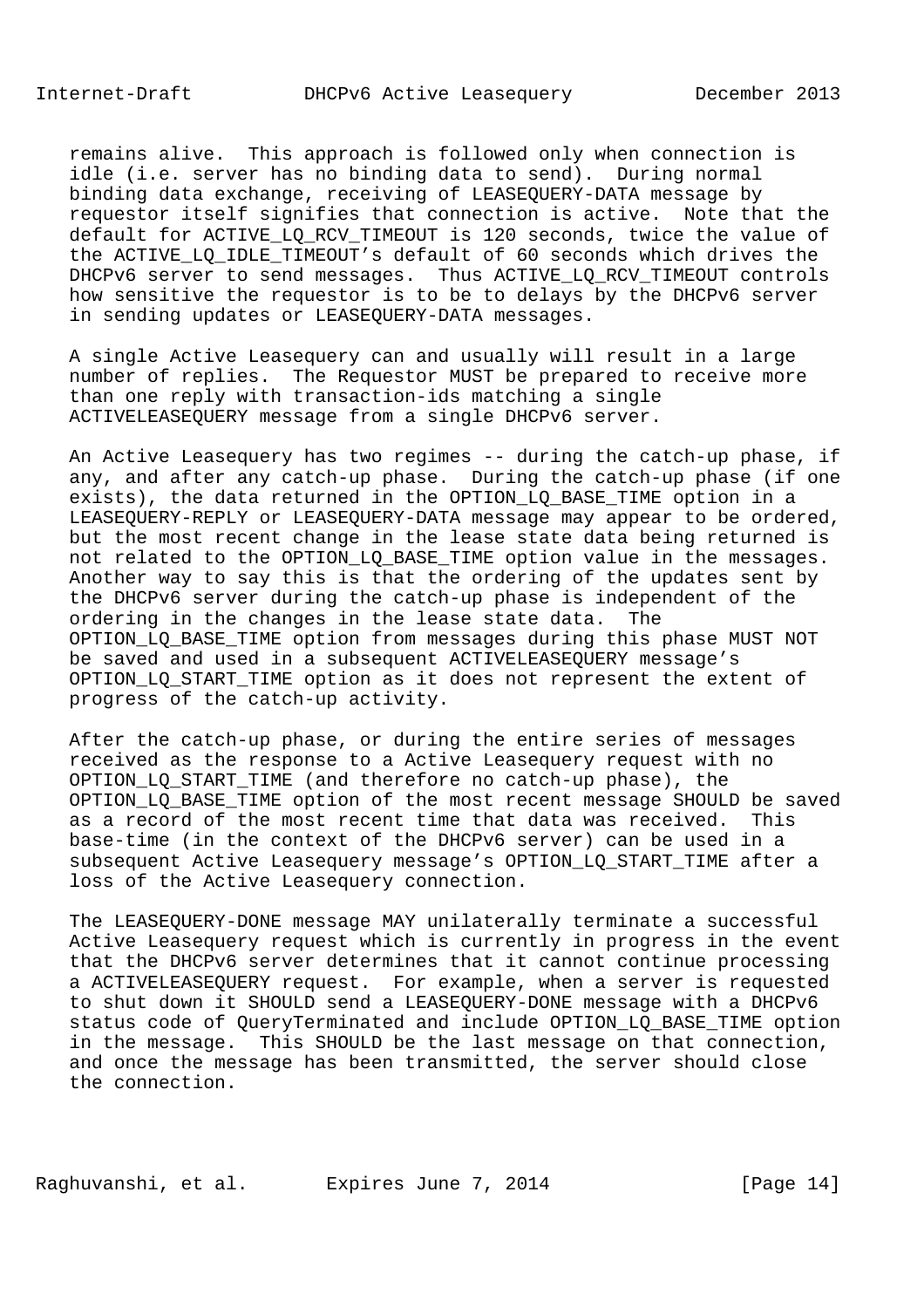After receiving LEASEQUERY-DONE with a QueryTerminated status from a server, the Requestor MAY close the TCP connection to that server.

# 8.3.1. Processing Replies from a Request Containing a OPTION\_LQ\_START\_TIME

 If the Active Leasequery was requested with a OPTION\_LQ\_START\_TIME, the DHCPv6 server will attempt to send information about all bindings that changed since the time specified in the OPTION\_LQ\_START\_TIME. This is the catch-up phase of the Active Leasequery processing. The DHCPv6 server MAY also begin immediate updates over the same connection of real-time binding information changes. Thus, the catch-up phase may run in parallel with the normal updates generated by the Active Leasequery request.

 A DHCPv6 server MAY keep only a limited amount of time ordered information available to respond to an Active Leasequery request containing a OPTION\_LQ\_START\_TIME. Thus, it is possible that the time specified in the OPTION LO START TIME represents a time not covered by the time ordered information kept by the DHCPv6 server. If this should occur, and there is not enough data saved in the DHCPv6 server to satisfy the request specified by the OPTION\_LQ\_START\_TIME option, the DHCPv6 server will reply immediately with a LEASEQUERY-REPLY message with a DHCPv6 status code of DataMissing with a base-time option equal to the server's current time. This will signal the end of the catch-up phase, and the only updates that will subsequently be received on this connection are the real-time updates from the Active Leasequery request.

 If there is enough data saved to satisfy the request, then LEASEQUERY-REPLY (with OPTION\_STATUS\_CODE of Success or reply without OPTION\_STATUS\_CODE option) and LEASEQUERY-DATA messages will begin arrive from the DHCPv6 server. Some of these messages will be related to the OPTION\_LQ\_START\_TIME request and be part of the catch up phase. Some of these messages will be real-time updates of binding changes taking place in the DHCPv6 server. In general, there is no way to determine the source of each message.

 Until the catch-up phase is complete, the latest base-time value received from a DHCPv6 server processing an Active Leasequery request cannot be reset from the incoming messages because to do so would compromise the ability to recover lost information if the Active Leasequery were to terminate prior to the completion of the catch-up phase.

 The requestor will know that the catch-up phase is complete when the DHCPv6 server will transmit a LEASEQUERY-DATA message with the DHCPv6 status code of CatchUpComplete. Once this message is transmitted,

Raghuvanshi, et al. Expires June 7, 2014 [Page 15]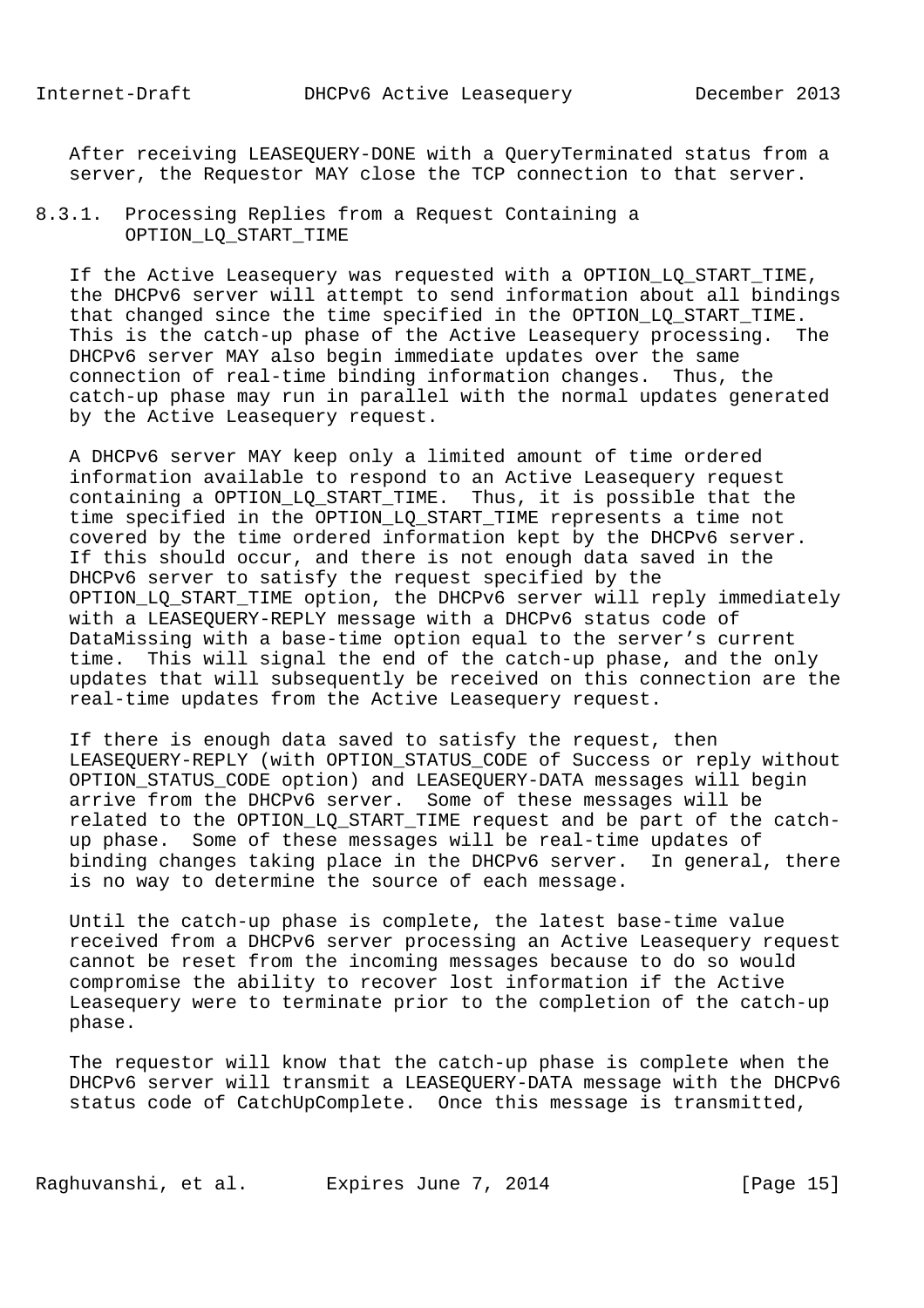all additional LEASEQUERY-DATA messages will relate to real-time ("new") binding changes in the DHCPv6 server.

 As discussed in Section 8.3, the requestor SHOULD keep track of the latest base-time option value received over a particular connection, to be used in a subsequent Active Leasequery request -- but only if the catch-up phase is complete. Prior to the completion of the catch-up phase, if the connection should go away or if the requestor receives a LEASEQUERY-DONE message, then when it reconnects it MUST use the base-time value from the previous connection and not any base-time value received from the recently closed connection.

 In the event that there was enough data available to the DHCPv6 server to begin to satisfy the request implied by the OPTION\_LQ\_START\_TIME option, but during the processing of that data the server found that it was unable to continue (perhaps there was barely enough, the connection is very slow, and the aging algorithm causes the saved data to become unavailable) the DHCPv6 server will terminate the catch-up phase of processing immediately by sending a LEASEQUERY-DATA message with a DHCPv6 status code of DataMissing and with a base-time option of the current time.

 The requestor MUST NOT assume that every individual state change of every binding during the period from the time specified in the OPTION\_LQ\_START\_TIME and the present is replicated in an Active Leasequery reply message. The requestor MAY assume that at least one Active Leasequery reply message will exist for every binding which had one or more changes of state during the period specified by the OPTION\_LQ\_START\_TIME and the current time. The last message for each binding will contain the state at the current time, and there may be one or more messages concerning a single binding during the catch-up phase of processing.

 If a binding changed state multiple times during the time that the requestor was not connected (that is, during the time from the OPTION\_LQ\_START\_TIME and the present), then only the current binding information will be sent during the catch-up phase. However, the requestor MUST NOT assume that every intermediate state change that occurred during the period from the OPTION\_LQ\_START\_TIME to the present will be represented by an individual Leasequery message.

 If the LEASEQUERY-REPLY or LEASEQUERY-DATA message containing a DHCPv6 status code of DataMissing is received and the requestor is interested in keeping its database up to date with respect to the current state of bindings in the DHCPv6 server, then the requestor SHOULD issue a Bulk Leasequery request to recover the information missing from its database. This Bulk Leasequery request should include a OPTION\_LQ\_START\_TIME, set to be the same as its

Raghuvanshi, et al. Expires June 7, 2014 [Page 16]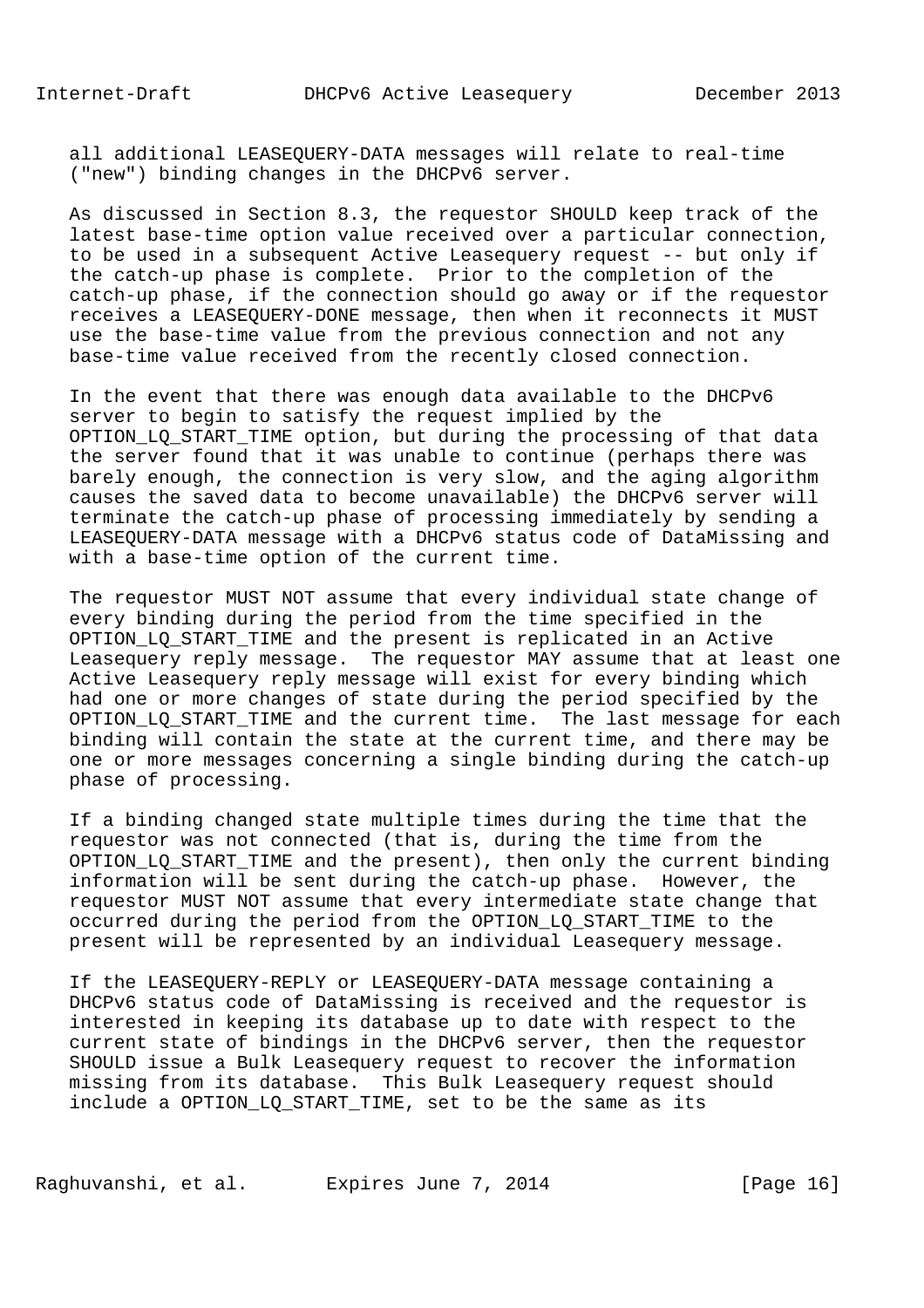OPTION LO START TIME previously included in the ACTIVELEASEQUERY responses from the DHCPv6 server, and a OPTION\_LQ\_END\_TIME equal to the OPTION\_LQ\_BASE\_TIME returned by the DHCPv6 server in the LEASEQUERY-REPLY or LEASEQUERY-DATA message with the DHCPv6 status code of DataMissing.

 In the event that the requestor receives a LEASEQUERY-REPLY or LEASEQUERY-DATA message with a DHCPv6 status code of DataMissing, it is a reasonable assumption that it is interested in keeping its database up to date with respect to the DHCPv6 server's internal binding database or it would not have included the OPTION\_LQ\_START\_TIME in the ACTIVELEASEQUERY message.

 Typically, the requestor would have one connection open to a DHCPv6 server for a Active Leasequery request and possibly one additional connection open for a Bulk Leasequery request to the same DHCPv6 server to fill in the data that might have been missed prior to the initiation of the Active Leasequery. The Bulk Leasequery connection would typically run to completion and be closed, leaving one Active Leasequery connection open to a single DHCPv6 server. Alternatively, both requests could be issued over a single connection.

8.4. Processing Time Values in Leasequery messages

 Active or Bulk Leasequery requests may be made to a DHCPv6 server whose absolute time may not be synchronized with the local time of the requestor. Thus, there are at least two time contexts in even the simplest Active or Bulk Leasequery response.

 If the requestor of a Active or Bulk Leasequery is saving the data returned in some form, it has a requirement to store a variety of time values, and some of these will be time in the context of the requestor and some will be time in the context of the DHCPv6 server.

 When receiving a Active or Bulk Leasequery reply message from the DHCPv6 server, the message will contain a OPTION\_LQ\_BASE\_TIME option. The time contained in this OPTION\_LQ\_BASE\_TIME option is in the context of the DHCPv6 server. As such, it is an ideal time to save and use as input to an Active or Bulk Leasequery message in the OPTION\_LQ\_START\_TIME or OPTION\_LQ\_END\_TIME option, should the requestor need to ever issue an Active or Bulk Leasequery message using these option as part of a later query, since these option requires a time in the context of the DHCPv6 server.

Raghuvanshi, et al. Expires June 7, 2014 [Page 17]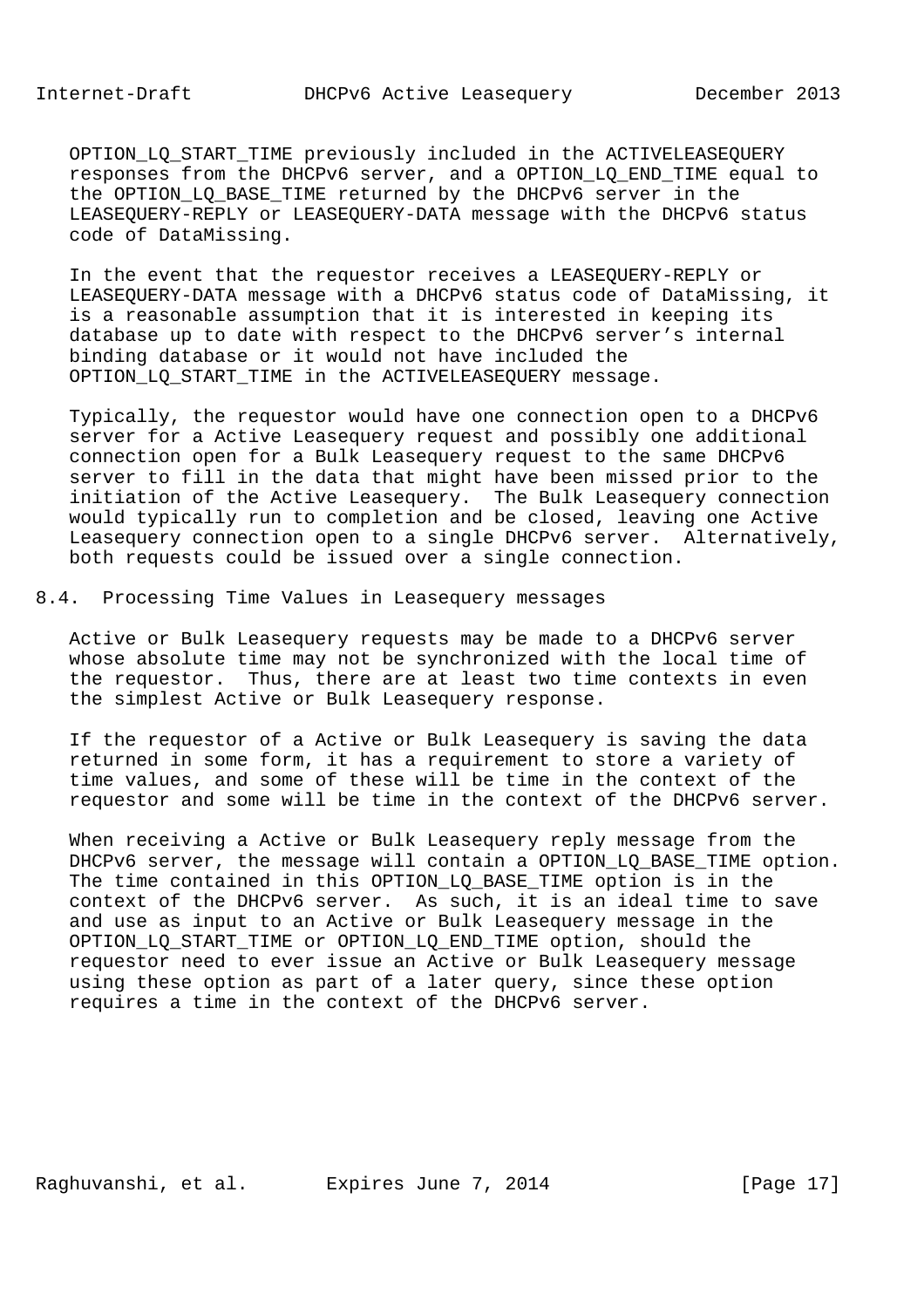In addition to saving the OPTION LQ BASE TIME for possible future use in OPTION\_LQ\_START\_TIME or OPTION\_LQ\_END\_TIME option, the OPTION\_LQ\_BASE\_TIME is used as part of the conversion of the other times in the Leasequery message to values which are meaningful in the context of the requestor.

 In systems whose clocks are synchronized, perhaps using NTP, the clock skew will usually be zero, which is not only acceptable, but desired.

8.5. Examples

 These examples illustrate what a series of queries and responses might look like. These are only examples -- there are no requirement that these sequence must be followed.

#### 8.5.1. Query Failure

 This example illustrates the message flows in case DHCPv6 server identifies that it can not accept and/or process Active Leasequery request from the requestor. This could be because of various reasons (i.e. UnknownQueryType, MalformedQuery, NotConfigured, NotAllowed).

| Client                        | Server                                  |  |
|-------------------------------|-----------------------------------------|--|
|                               |                                         |  |
| ACTIVELEASEQUERY xid 1 -----> |                                         |  |
|                               | <----- LEASEQUERY-REPLY xid 1 (w/error) |  |

## 8.5.2. Data Missing on Server

 This example illustrates the message flows in case DHCPv6 server identifies that it does not have enough data saved to satisfy the request specified by the OPTION\_LQ\_START\_TIME option.

 In this case the DHCPv6 server will reply immediately with a LEASEQUERY-REPLY message with a DHCPv6 status code of DataMissing with a base-time option equal to the server's current time. This will signal the end of the catch-up phase, and the only updates that will subsequently be received on this connection are the real-time updates from the Active Leasequery request.

| Client                        |  | Server                                           |  |  |  |
|-------------------------------|--|--------------------------------------------------|--|--|--|
|                               |  |                                                  |  |  |  |
| ACTIVELEASEQUERY xid 2 -----> |  |                                                  |  |  |  |
|                               |  | $\leftarrow---$ LEASEQUERY-REPLY xid 2 (w/error) |  |  |  |

Raghuvanshi, et al. Expires June 7, 2014 [Page 18]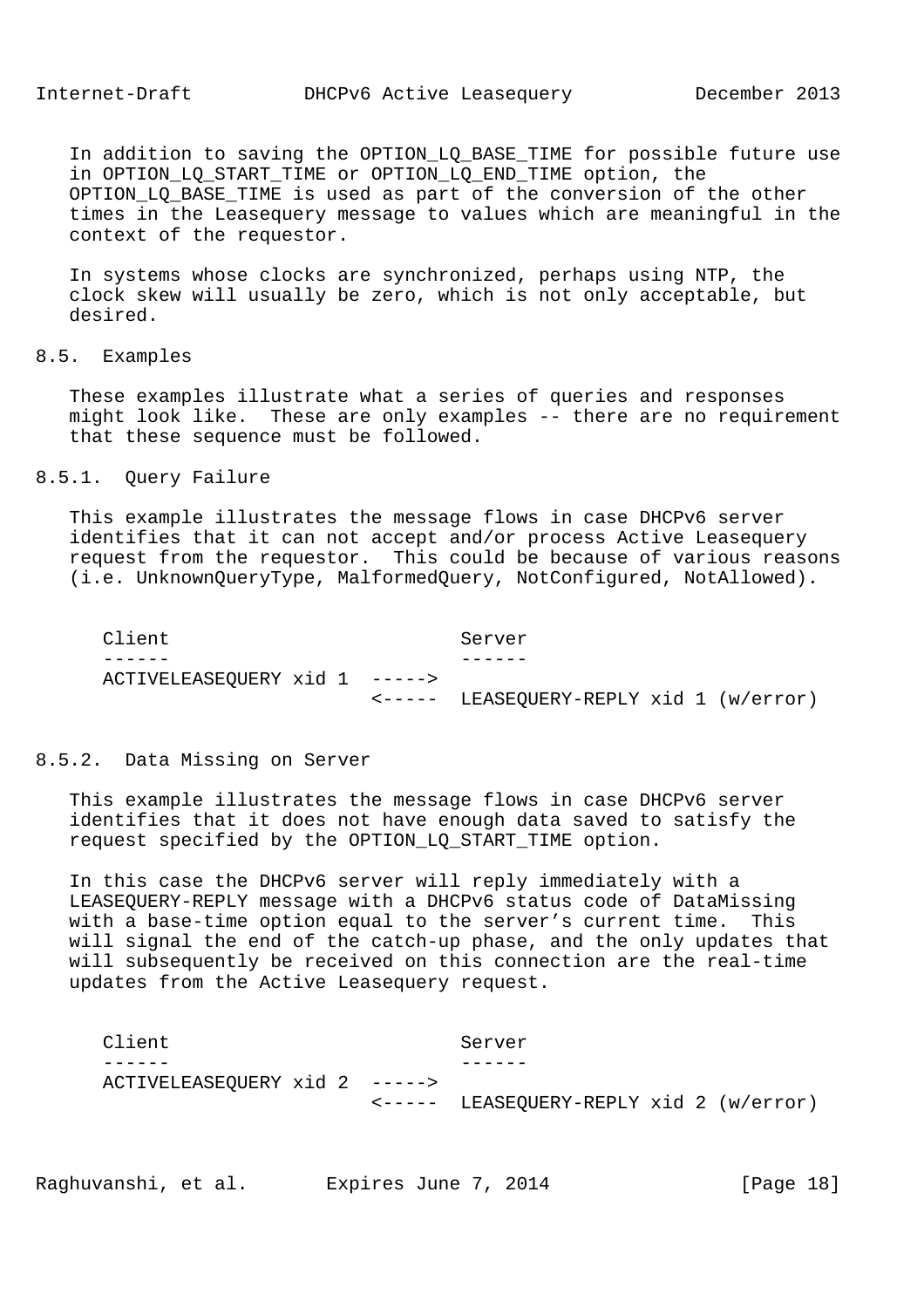<----- LEASEQUERY-DATA xid 2 <----- LEASEQUERY-DATA xid 2 <----- LEASEQUERY-DATA xid 2

#### 8.5.3. Successful Query

 This example illustrates the message flows in case of successful query processing by DHCPv6 server.

 In this case the DHCPv6 server will reply immediately with a LEASEQUERY-REPLY message (with OPTION\_STATUS\_CODE of Success or reply without OPTION\_STATUS\_CODE option), followed by binding data in LEASEQUERY-DATA messages. In case, DHCPv6 server wants to abort in process request and terminate the connection due to some reason, it sends LEASEQUERY-DONE with error code present in OPTION\_STATUS\_CODE option.

Client Server ------ ------ ACTIVELEASEQUERY xid 3 -----> <----- LEASEQUERY-REPLY xid 3 <----- LEASEQUERY-DATA xid 3 <----- LEASEQUERY-DATA xid 3 <----- LEASEQUERY-DATA xid 3 <----- LEASEQUERY-DATA xid 3 <----- LEASEQUERY-DONE xid 3 (w/error)

## 8.6. Closing Connections

 The Requestor or DHCPv6 Leasequery server MAY close its end of the TCP connection at any time. The Requestor MAY choose to retain the connection if it intends to issue additional queries. Note that this requestor behavior does not guarantee that the connection will be available for additional queries: the server might decide to close the connection based on its own configuration.

9. Server Behavior

 A DHCPv6 server which supports Active Leasequery MUST support DHCPv6 Bulk Leasequery [RFC5460] as well.

9.1. Accepting Connections

 Servers that implement DHCPv6 Active Leasequery listen for incoming TCP connections. Approach used in accepting (or rejecting) the requestor connection is same as specified in DHCPv6 Bulk Leasequery [RFC5460].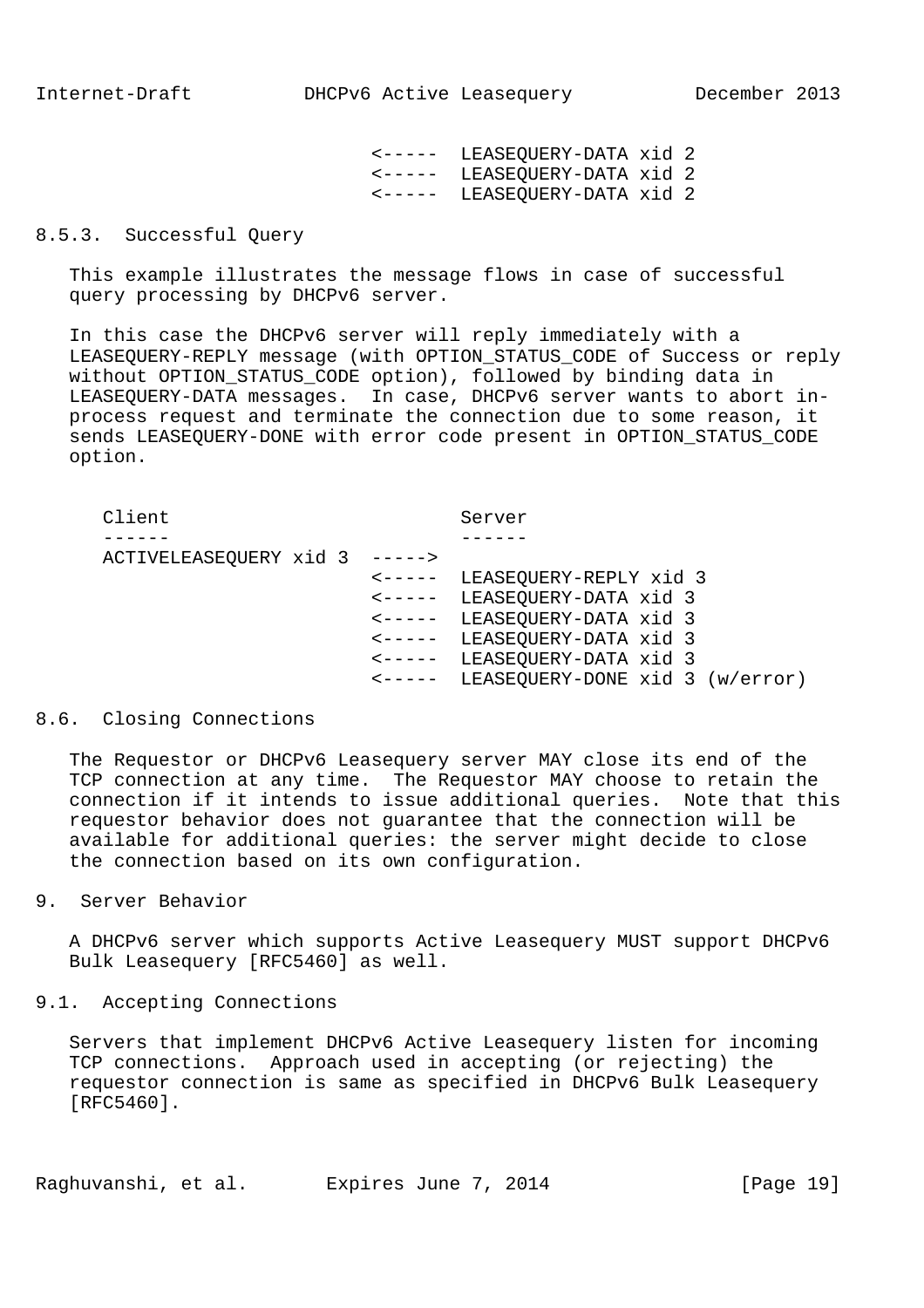# 9.2. Replying to an Active Leasequery

 The DHCPv6 Leasequery [RFC5007] specification describes the initial construction of LEASEQUERY-REPLY messages. Use of the LEASEQUERY- REPLY and LEASEQUERY-DATA messages to carry multiple bindings is described in DHCPv6 Bulk Leasequery [RFC5460]. Message transmission and framing for TCP is described in Section 6.1.

 If the connection becomes blocked while the server is attempting to send reply messages, the server SHOULD be prepared to terminate the TCP connection after ACTIVE\_LQ\_SEND\_TIMEOUT. This timeout governs how much congestion the DHCPv6 server is prepared to tolerate over any Active Leasequery connection. The default is two minutes, which means that if more than two minutes goes by without the requestor reading enough information to unblock the TCP connection, the DHCPv6 server will drop the TCP connection.

 If the DHCPv6 server encounters an error during initial processing of the ACTIVELEASEQUERY message, it SHOULD send a LEASEQUERY-REPLY message containing an error code of some kind in a DHCPv6 status code option. It SHOULD close the connection after this error is signalled.

 If the DHCPv6 server encounters an error during later processing of the ACTIVELEASEQUERY message, it SHOULD send a LEASEQUERY-DONE containing an error code of some kind in a DHCPv6 status code option. It SHOULD close the connection after this error is signalled.

 If the server finds any bindings satisfying a query, it sends each binding's data in a reply message. The first reply message is a LEASEQUERY-REPLY. The binding data is carried in an OPTION CLIENT\_DATA option, as specified in [RFC5007]. The server returns subsequent bindings in LEASEQUERY-DATA messages, which can avoid redundant data (such as the requestor's Client-ID).

 Every reply to a Active Leasequery request MUST contain the information specified in replies to a DHCPv6 Bulk Leasequery request [RFC5460].

 If an Active Leasequery or Bulk Leasequery request contains OPTION LO BASE TIME option code present in OPTION ORO, the DHCPv6 server MUST include OPTION\_LQ\_BASE\_TIME option in every reply for this request. The value for base-time option is current absolute time in the DHCPv6 server's context.

 If an Active Leasequery request contains a OPTION\_LQ\_START\_TIME option, it indicates that the requestor would like the DHCPv6 server to send it not only messages that correspond to DHCPv6 binding

Raghuvanshi, et al. Expires June 7, 2014 [Page 20]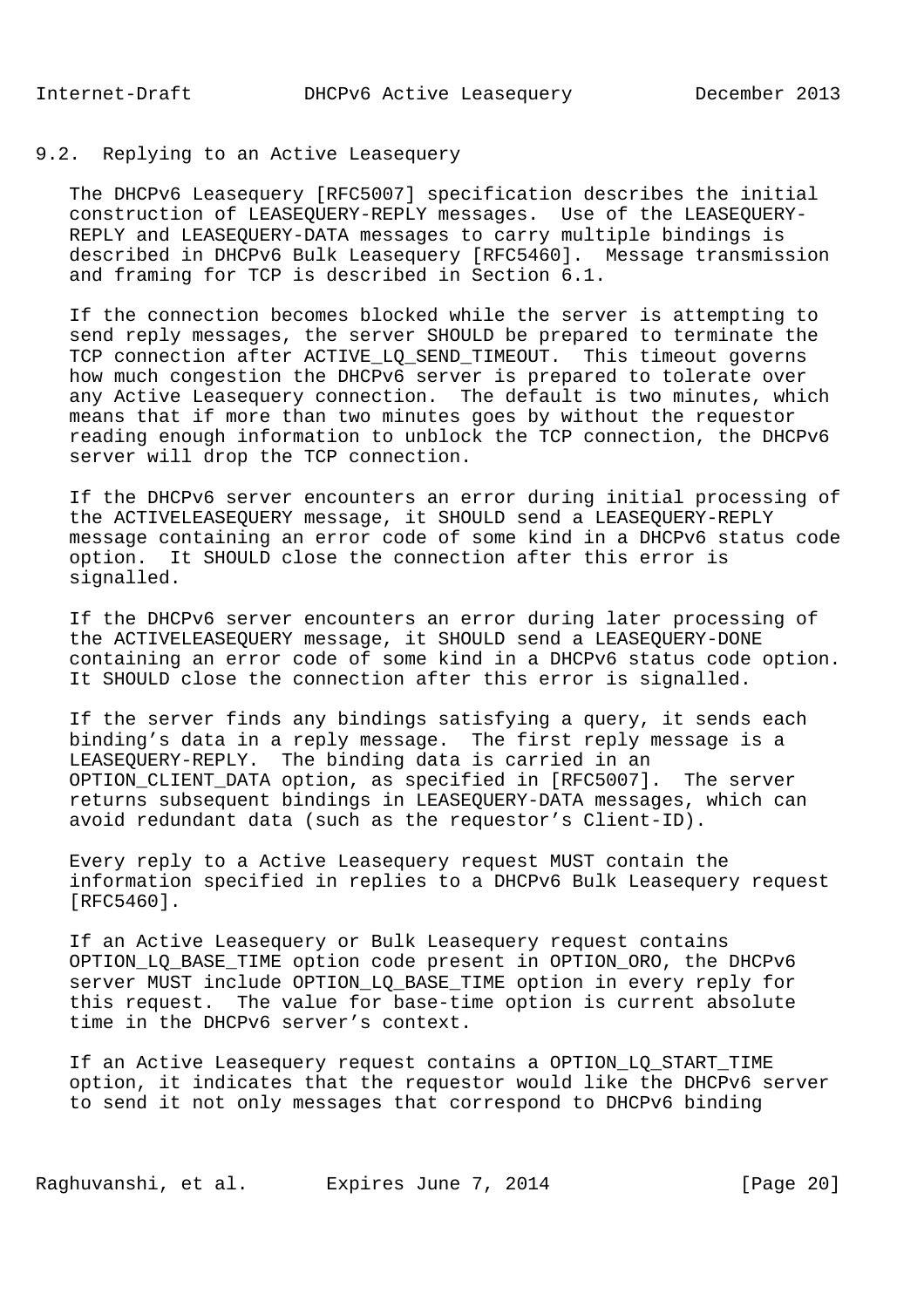activity that occurs subsequent to the receipt of the Active Leasequery request, but also messages that correspond to DHCPv6 binding activity that occurred prior to the Active Leasequery request.

 If OPTION\_LQ\_END\_TIME option appears in a Active Leasequery request, the DHCPv6 server should send a LEASEQUERY-REPLY message with a DHCPv6 status code of MalformedQuery and terminate the connection.

 In order to implement a meaningful response to this query, the DHCPv6 server MAY keep track of the binding activity and associate changes with particular base-time values from the messages. Then, when requested to do so by a Active Leasequery request containing a OPTION LO START TIME option, the DHCPv6 server can respond with replies for all binding activity occurring on that OPTION LO START\_TIME or later times.

These replies based on the OPTION\_LQ\_START\_TIME MAY be interleaved with the messages generated due to current binding activity.

 Once the transmission of the DHCPv6 Leasequery messages associated with the OPTION LO START TIME option are complete, a LEASEQUERY-DATA message MUST be sent with a DHCPv6 status code value of CatchUpComplete.

 The DHCPv6 server SHOULD, but is not required to, keep track of a limited amount of previous binding activity. The DHCPv6 server MAY choose to only do this in the event that it has received at least one Active Leasequery request in the past, as to do so will almost certainly entail some utilization of resources which would be wasted if there are no Active Leasequery requestors for this DHCPv6 server. The DHCPv6 server SHOULD make the amount of previous binding activity it retains configurable. There is no requirement on the DHCPv6 server to retain this information over a server restart (or even to retain such information at all).

 Unless there is an error or some requirement to cease processing a Active Leasequery request yielding a LEASEQUERY-DONE message, such as a server shutdown, there will be no LEASEQUERY-DONE message at the conclusion of the Active Leasequery processing because that processing will not conclude but will continue until either the requestor or the server drops the connection.

Raghuvanshi, et al. Expires June 7, 2014 [Page 21]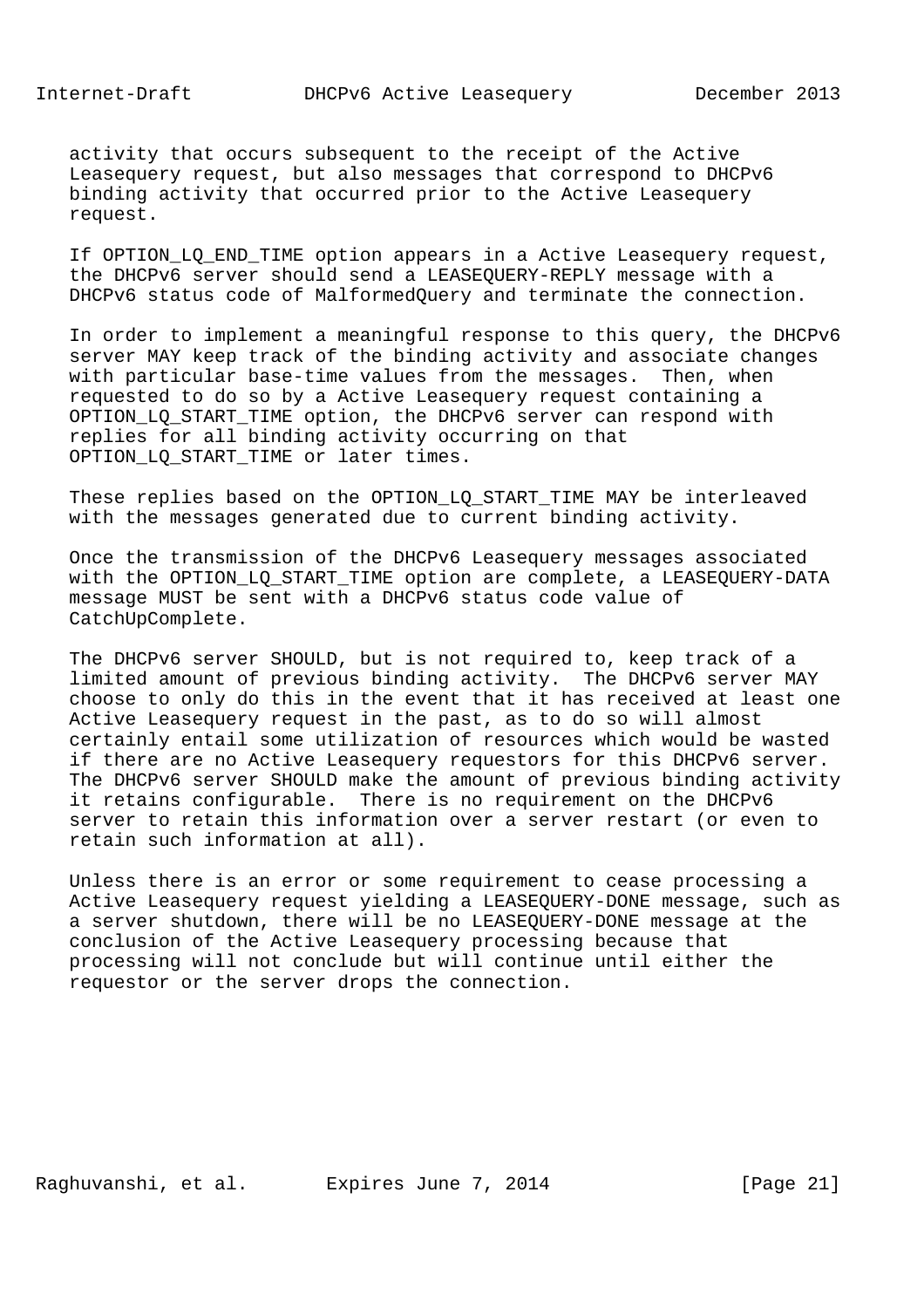# 9.3. Multiple or Parallel Queries

 Requesters may want to use an existing connection if they need to make multiple queries. Servers MAY support reading and processing multiple queries from a single connection. A server MUST NOT read more query messages from a connection than it is prepared to process simultaneously.

 Typically, a requestor of a Active Leasequery would not need to send a second Active Leasequery while the first is still active. However, sending an Active Leasequery and a Bulk Leasequery over the same connection would be possible and reasonable. But it is RECOMMENDED to use different connection in case of parallel Active and Bulk Leasequeries.

 This MAY be a feature that is administratively controlled. Servers that are able to process queries in parallel SHOULD offer configuration that limits the number of simultaneous queries permitted from any one requestor, in order to control resource use if there are multiple requesters seeking service.

# 9.4. Closing Connections

 The server MUST close its end of the TCP connection if it encounters an error sending data on the connection. The server MUST close its end of the TCP connection if it finds that it has to abort an in process request. A server aborting an in-process request SHOULD attempt to signal that to its requestors by using the QueryTerminated status code in the DHCPv6 status code option in a LEASEQUERY-DONE message. If the server detects that the requestor end has been closed, the server MUST close its end of the connection after it has finished processing any outstanding requests from the requestor.

 The server SHOULD be prepared to limit the number of connections it maintains, and SHOULD be prepared to close idle connections to enforce the limit.

## 10. Security Considerations

 The "Security Considerations" section of [RFC3315] details the general threats to DHCPv6. The DHCPv6 Leasequery specification [RFC5007] describes recommendations for the Leasequery protocol, especially with regard to relayed Leasequery messages, mitigation of packet-flooding denial-of-service (DoS) attacks, restriction to trusted requestors, and use of IPsec [RFC4301].

 The use of TCP introduces some additional concerns. Attacks that attempt to exhaust the DHCPv6 server's available TCP connection

Raghuvanshi, et al. Expires June 7, 2014 [Page 22]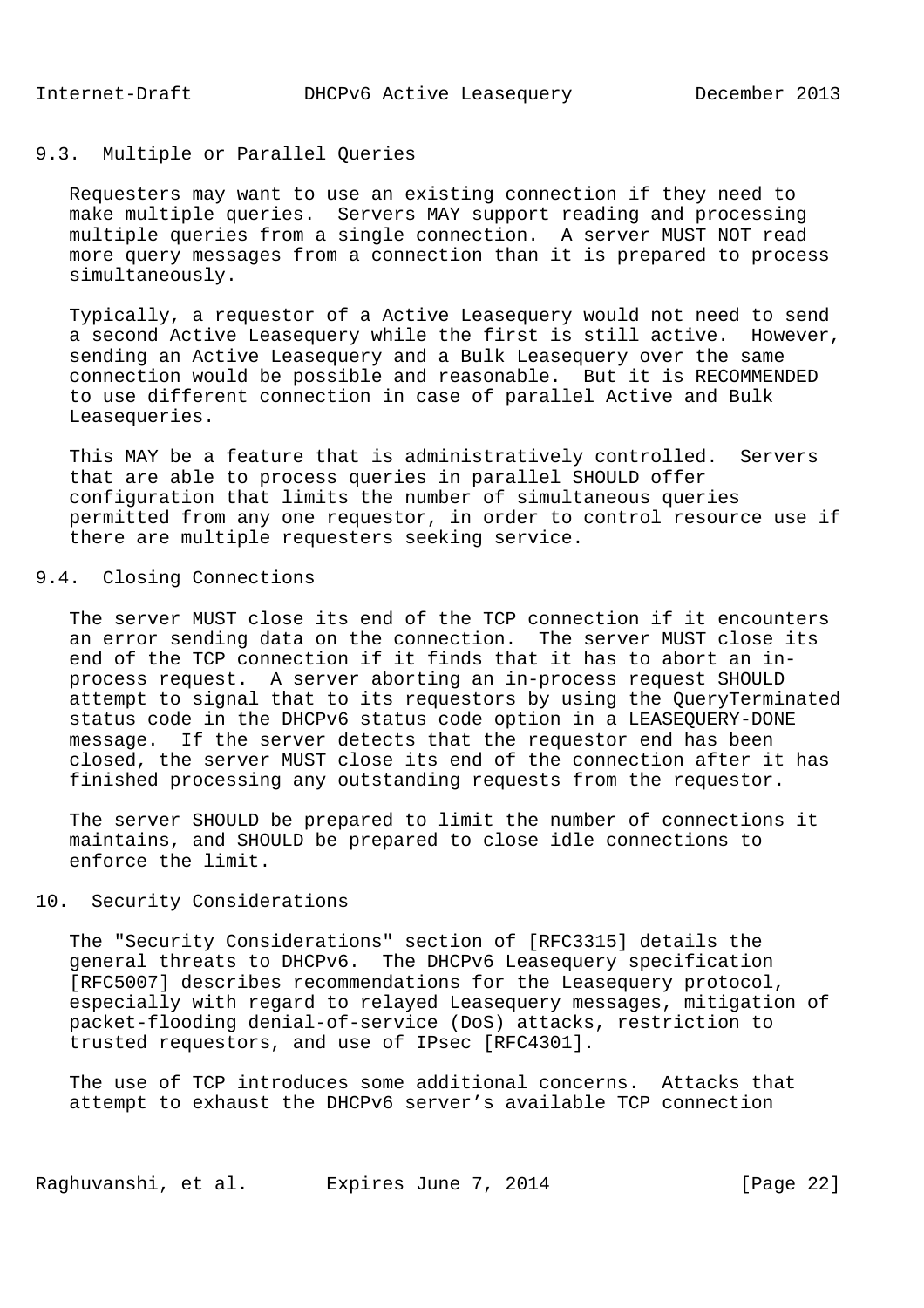resources, such as SYN flooding attacks, can compromise the ability of legitimate requestors to receive service. Malicious requestors who succeed in establishing connections, but who then send invalid queries, partial queries, or no queries at all also can exhaust a server's pool of available connections. We recommend that servers offer configuration to limit the sources of incoming connections, that they limit the number of accepted connections and the number of in-process queries from any one connection, and that they limit the period of time during which an idle connection will be left open.

 There are two specific issues regarding Active Leasequery security that deserve explicit mention. The first is preventing information that Active Leasequery can provide from reaching requestors who are not authorized to receive such information. The second is ensuring that authorized requestors of the Active Leasequery capability receive accurate information from the Server (and that this information is not disrupted in transit).

 To prevent information leakage to unauthorized requestors, Servers SHOULD restrict Active Leasequery connections and ACTIVELEASEQUERY messages to certain requestors, either through explicit configuration of the Server itself or by employing external network elements to provide such restrictions. In particular, the typical DHCPv6 client SHOULD NOT be allowed to receive a response to an Active Leasequery request, and some technique MUST exist to allow prevention of such access in any environment where Active Leasequery is deployed.

 Connections not from permitted requestors SHOULD be closed immediately, to avoid server connection resource exhaustion or alternatively, simply not be allowed to reach the server at all. Servers SHOULD have the capability to restrict certain requestors to certain query types. Servers MAY reply to queries that are not permitted with the LEASEQUERY-DONE message with a status-code option status of NotAllowed, or MAY simply close the connection.

 To prevent disruption and malicious corruption of Active Leasequery data flows between the server and authorized requestors these data flows SHOULD transit only secured networks. These data flows are typically infrastructure oriented, and there is usually no reason to have them flowing over networks where such attacks are likely. In the rare cases where these data flows might need to be sent through unsecured networks, they MUST sent over connections secured through means external to the DHCPv4/DHCPv6 server and its requestor(s) (e.g., through VPN's).

 Authentication for DHCP Messages [RFC3315] MUST NOT be used to attempt to secure transmission of the messages described in this document.

Raghuvanshi, et al. Expires June 7, 2014 [Page 23]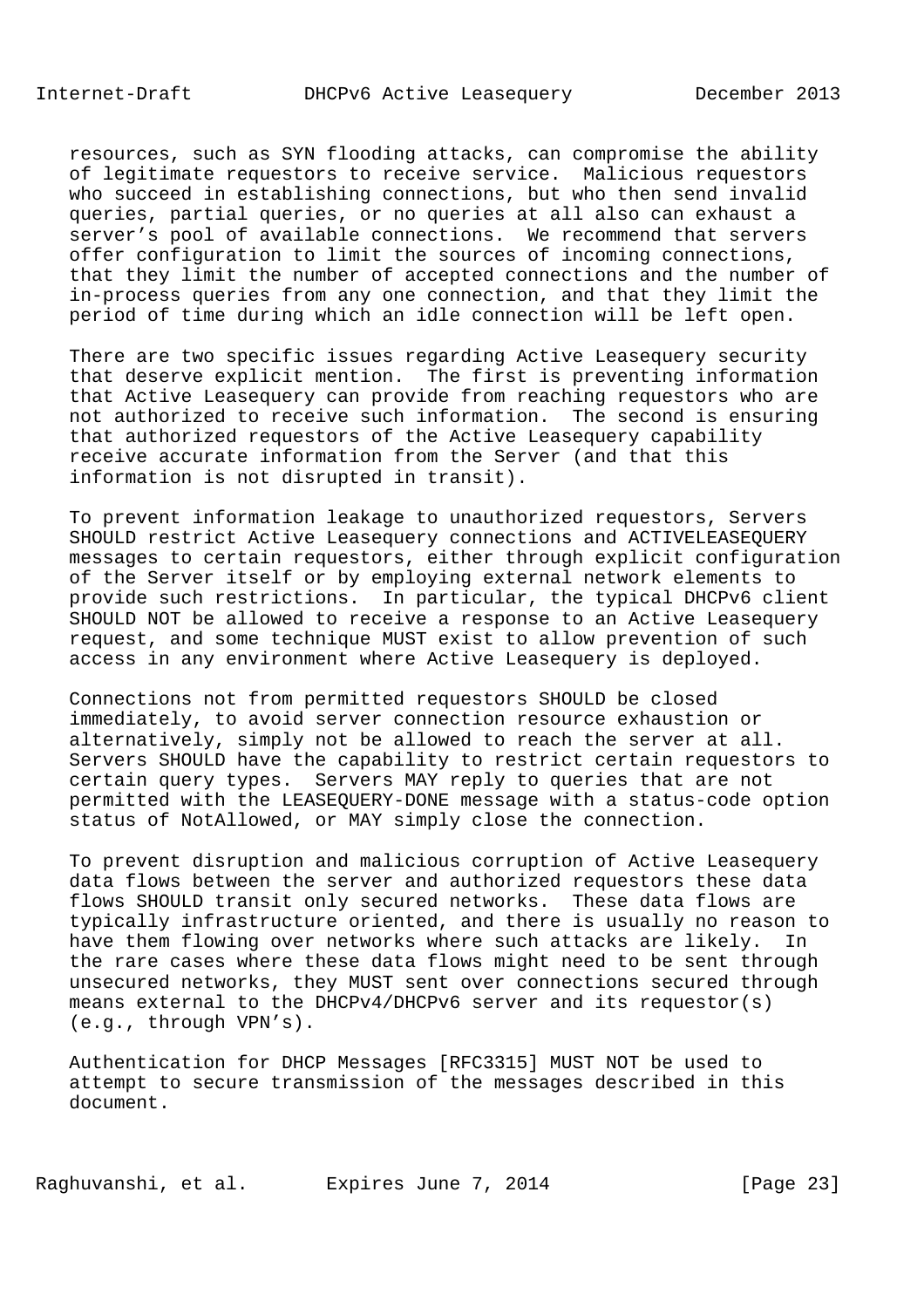#### 11. IANA Considerations

 IANA is requested to assign new DHCPv6 Option Codes in the registry maintained in http://www.iana.org/assignments/dhcpv6-parameters:

OPTION\_LQ\_BASE\_TIME

OPTION\_LQ\_START\_TIME

OPTION\_LQ\_END\_TIME

 IANA is requested to assign new values in the registry of DHCPv6 Status Codes maintained in http://www.iana.org/assignments/ dhcpv6-parameters:

DataMissing

CatchUpComplete

 IANA is requested to assign value for the following new DHCPv6 Message type in the registry maintained in http://www.iana.org/ assignments/dhcpv6-parameters:

ACTIVELEASEQUERY

12. Acknowledgements

 Some of the concept and content, present in this document, are based on DHCPv4 Active Leasequery which was originally proposed by Kim Kinnear, Bernie Volz, Mark Stapp and Neil Russell.

- 13. Modification History
- 14. References

14.1. Normative References

- [RFC2119] Bradner, S., "Key words for use in RFCs to Indicate Requirement Levels", BCP 14, RFC 2119, March 1997.
- [RFC3315] Droms, R., Bound, J., Volz, B., Lemon, T., Perkins, C., and M. Carney, "Dynamic Host Configuration Protocol for IPv6 (DHCPv6)", RFC 3315, July 2003.
- [RFC3633] Troan, O. and R. Droms, "IPv6 Prefix Options for Dynamic Host Configuration Protocol (DHCP) version 6", RFC 3633, December 2003.

Raghuvanshi, et al. Expires June 7, 2014 [Page 24]